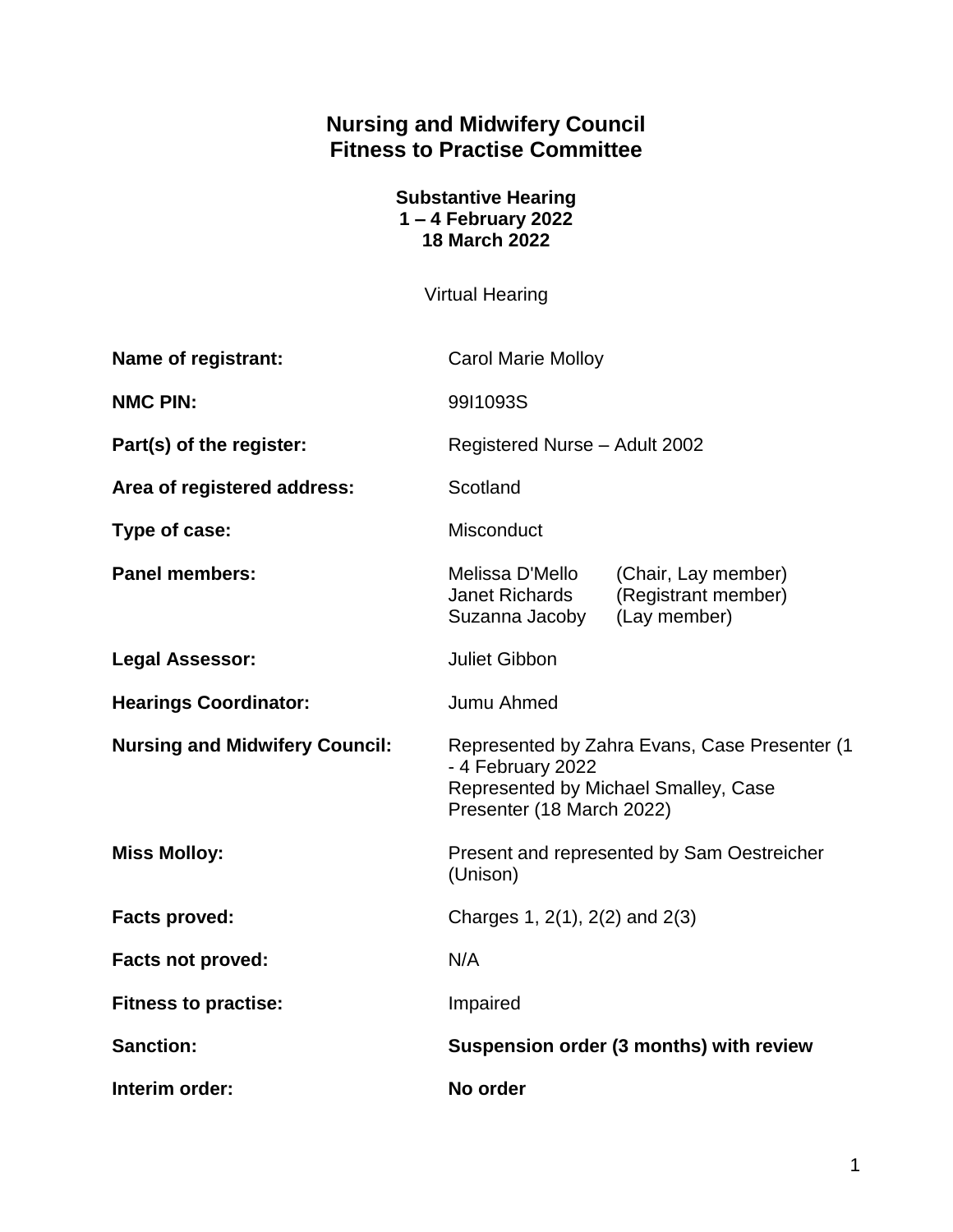## **Details of charge**

That you being a Registered nurse

- 1. At the request of Avondale Care Home (Priory Group) ["Avondale"], then employing you as a probationer, provided a letter to Avondale dated the 27<sup>th</sup> November 2018 purporting to come from NMC Registrations confirming disclosure of two convictions when in fact it did not come from the NMC. **[PROVED]**
- 2. Your providing the letter referred to in Charge 1 to Avondale was dishonest in that:
	- (1) You knew the letter did not originate from the NMC and was not genuine. **[PROVED]**
	- (2) You had forged the letter **[PROVED]**
	- (3) You intended Avondale's Nursing Manager to rely on the letter as genuine and confirm your employment or recommend its confirmation to more senior officers in the Priory Group **[PROVED]**

And in the light of the above, your fitness to practise is impaired by virtue of your misconduct.

#### **Decision and reasons on application for parts of the hearing to be held in private**

Ms Evans, on behalf of the Nursing and Midwifery Council (NMC) made a request that the hearing be held partly in private. Specifically, where references had been made to your personal life and a third party's private life. The application was made pursuant to Rule 19 of the 'Nursing and Midwifery Council (Fitness to Practise) Rules 2004', as amended (the Rules).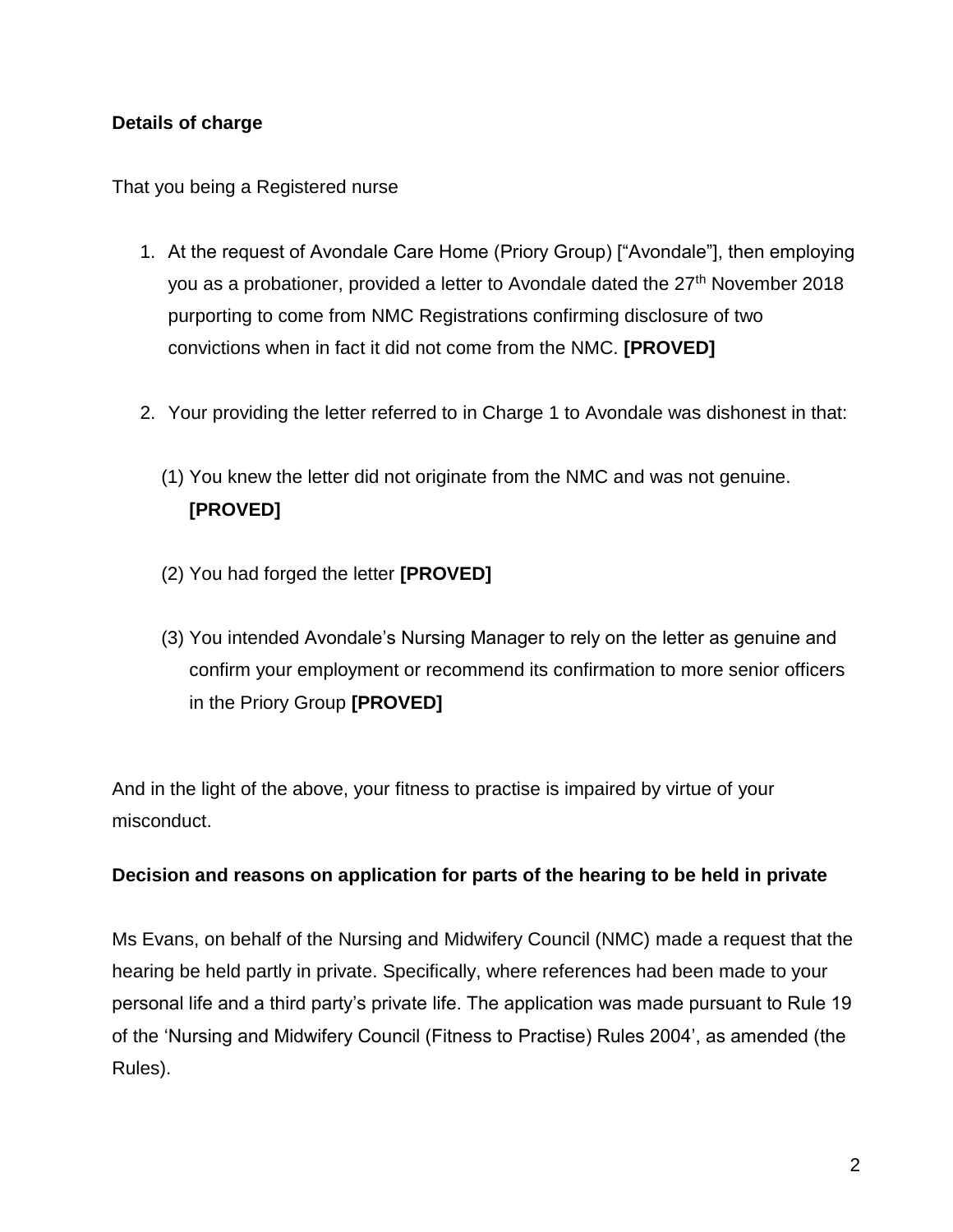Mr Oestricher, on your behalf, supported the application.

The legal assessor reminded the panel that while Rule 19(1) provides, as a starting point, that hearings shall be conducted in public, Rule 19(3) states that the panel may hold hearings partly or wholly in private if it is satisfied that this is justified by the interests of any party or by the public interest.

The panel accepted the advice of the legal assessor and determined that, where references had been and may be made to your personal life and/or a third party's private life, those parts of the hearing would be held in private, as and when such issues may arise.

### **Background**

The charges arose whilst you were employed as a registered nurse by the Priory Group.

In October 2018, you had applied for a post at Avondale Care Home ('Avondale'). During the course of the application process, you disclosed to your prospective employers that you had two previous convictions for offences of driving with excess alcohol.

As part of the Avondale's governance process, they had requested documentary evidence from you that the NMC was aware of the offences and that you were safe to practise.

It is alleged that you had subsequently produced a copy of a letter which you stated had been provided by the NMC. Enquiries were made by the Priory Group with the NMC to confirm its validity. It was suggested by the NMC that the letter was not genuine. The NMC concluded that the letter had not originated from the NMC.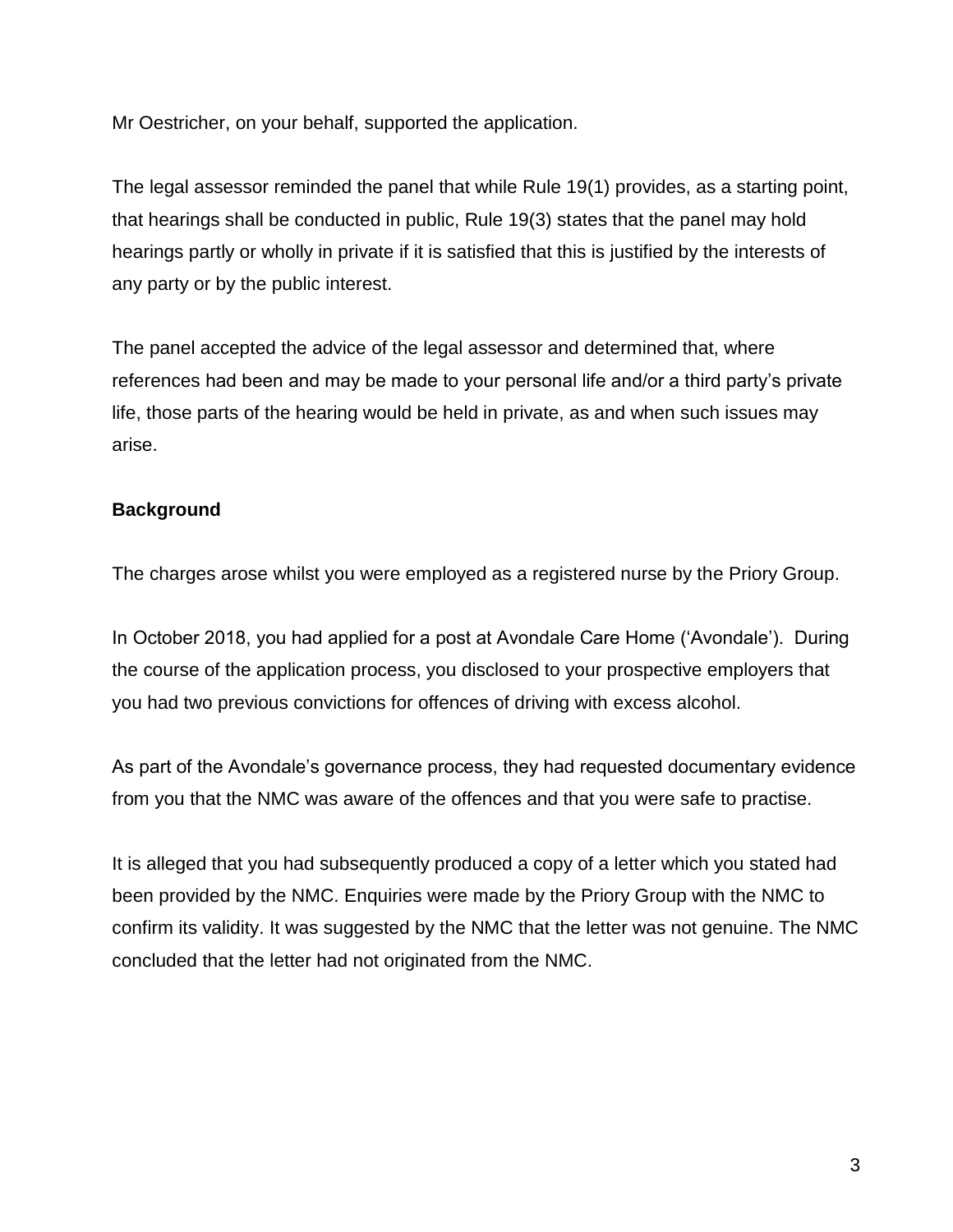#### **Decision and reasons on facts**

In reaching its decisions on the disputed facts, the panel took into account all the oral and documentary evidence in this case together with the submissions made by Ms Evans and by Mr Oestreicher.

The panel was aware that the burden of proof rests on the NMC, and that the standard of proof is the civil standard, namely the balance of probabilities. This means that a fact will be proved if a panel is satisfied that it is more likely than not that the incident occurred as alleged.

The panel heard live evidence from the following witnesses called on behalf of the NMC:

| $\bullet$ | Witness 1: | Employed by the Priory Group as       |  |
|-----------|------------|---------------------------------------|--|
|           |            | Nurse Manager;                        |  |
| $\bullet$ | Witness 2: | NMC RAST Team Manager -               |  |
|           |            | <b>Registrar and Appeals Support;</b> |  |

The panel heard live evidence from the following witness called on your behalf:

 Witness 3: Regional Manager for H1 Healthcare;

Furthermore, the panel had signed witness statements from Witness 1 and Witness 2. The panel also received an agreed, signed witness statement from Ms 4, who is your NMC case coordinator.

The panel heard evidence from you under oath.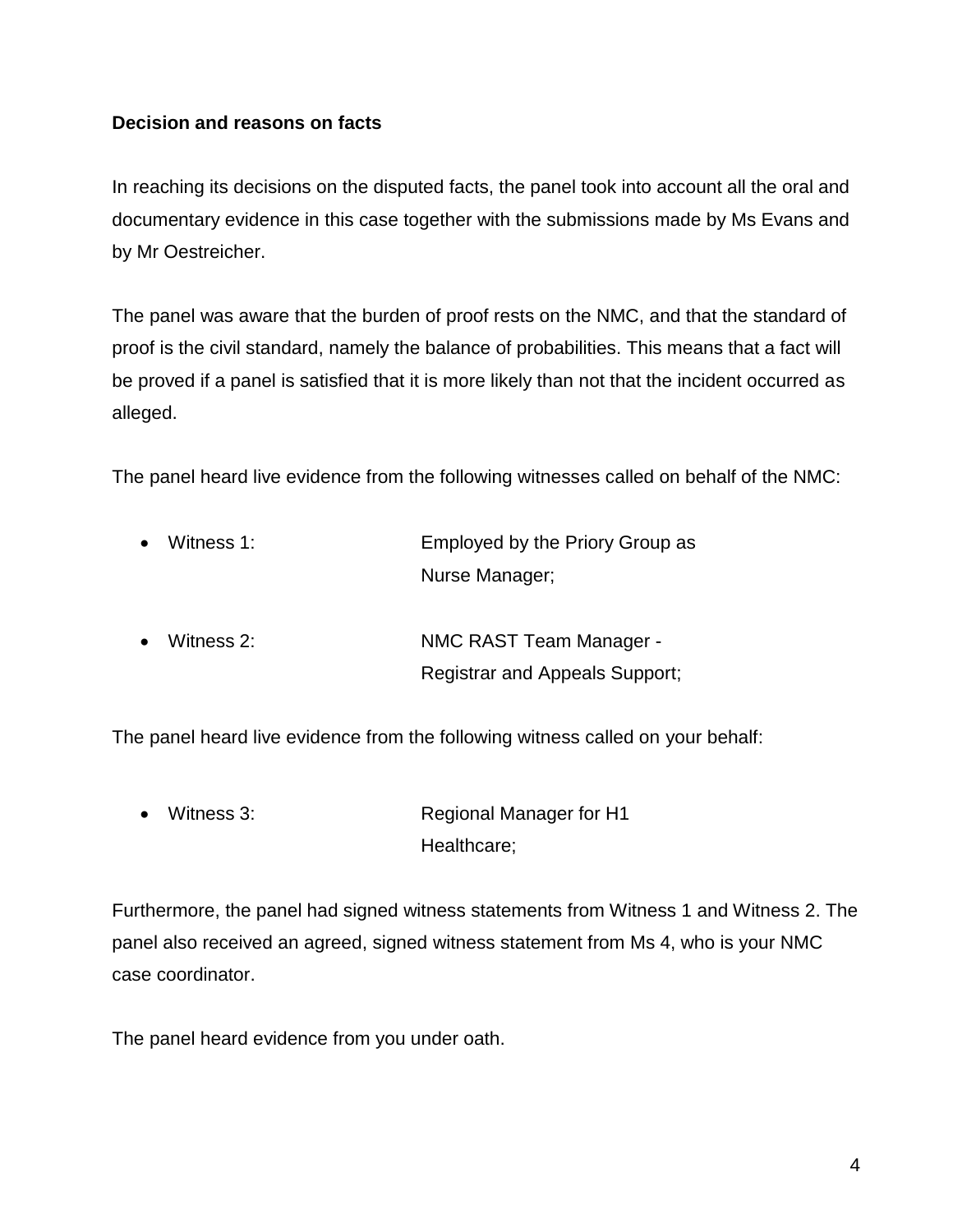Before making any findings on the facts, the panel heard and accepted the advice of the legal assessor. It considered the witness and documentary evidence and submissions provided by Ms Evans and Mr Oestreicher.

You denied all the charges.

The panel considered each of the disputed charges in turn and made the following findings.

# **Charge 1**

That you being a Registered nurse

1. At the request of Avondale Care Home (Priory Group) ["Avondale"], then employing you as a probationer, provided a letter to Avondale dated the  $27<sup>th</sup>$  November 2018 purporting to come from NMC Registrations confirming disclosure of two convictions when in fact it did not come from the NMC.

# **This charge is found proved.**

In consideration of this charge, the panel had regard to Witness 1 and Witness 2's oral evidence and signed witness statements, and Ms 4's signed witness statement.

The panel took into account Witness 2's statement in which he had stated:

*'My reasons for considering the letter to not be genuine were based on the style, layout and content of the letter and these were that;*

 *To convey information of the nature contained in the letter, we would not have sent a separate letter, but would have forwarded the original 'accept' letters.*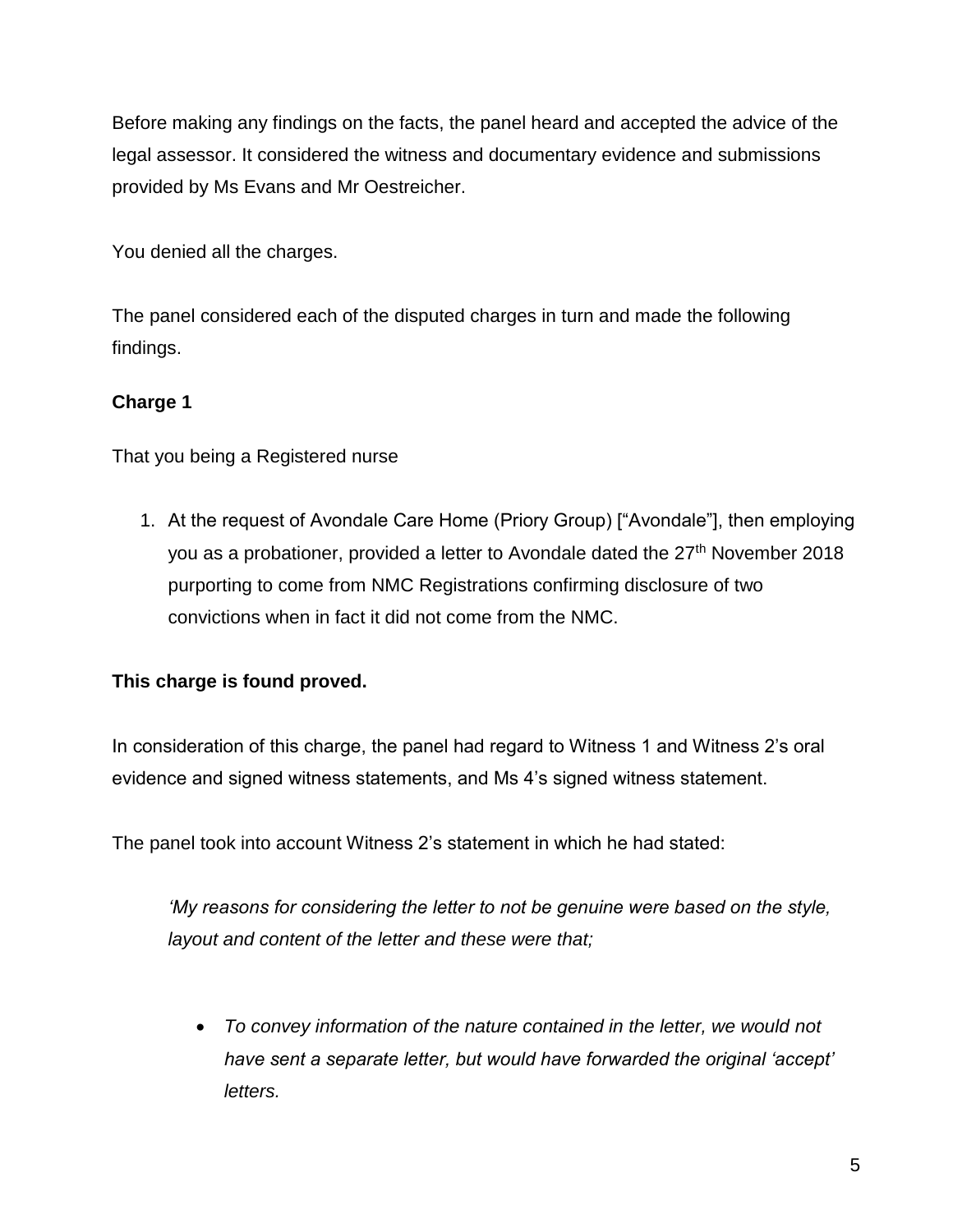- *Any letters sent by us would say who had made the decision. This letter states the decision was considered by "the registrar or assistant registrar". We would not use that terminology.*
- *The letter is signed off 'NMC Registrations'. We would never sign a letter like that. It would have the signature block of either my colleague or I and would be signed.*
- *The style and font of the 'NMC' logo at the bottom of the letter is only used on emails, not on letters.'*

The panel took into account Witness 2's oral evidence in which he had stated that the letter would be signed off as either 'Registrar' or 'Assistant Registrar' as opposed to: *'Thank you, NMC Registrations'.* The panel also took into account Witness 2's oral evidence where he had stated: *'I would never send a new letter confirming it because of GDPR, it might just be a covering letter signed by myself or another senior colleague i.e., registrar or assistant registrar'* and that he would not transcribe a letter but would pass on a copy of the original letter.

The panel had regard to Witness 2's oral evidence where he stated that the words *'Road Traffic Act 1988, section (3) (5)'* would not have been set out in the letter as the NMC would not include reference to the specific Acts.

Further, the panel took into account Witness 2's oral evidence where he stated that your two 'accept' letters regarding your two convictions were stored in the WISER and document storage system respectively. Witness 2 told the panel that only the Registrar Appeals and Support Team (RAST) and the NMC lawyers have access to the documents storage system as it holds information about registrants' health and character. He said that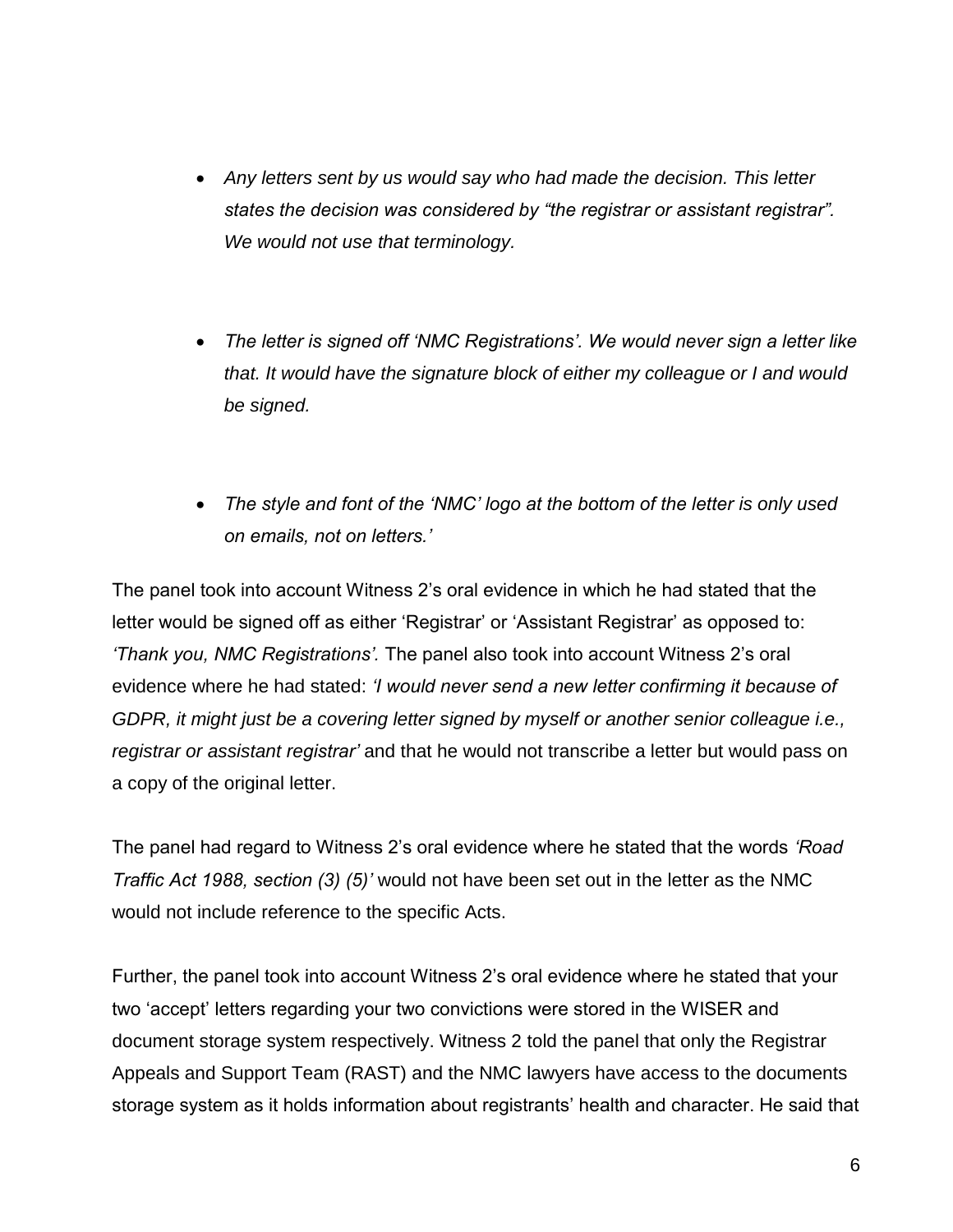the NMC's Contact Centre would not have access to this information. Witness 2 explained that any enquiries of this nature are forwarded from the Contact Centre to the RAST to deal with, and that any response would be sent in a letter signed by the person who actioned it.

The panel also had regard to Witness 2's written statement which stated:

*'[…] the information would then be posted out to their register* [sic] *address and not sent by insecure email. When a response was sent to an enquiry of that nature, this would also be recorded in the 'Memo pad' section of the Wiser system, 'Wiser' being the NMC's current computer system for storing the Nursing and Midwifery register and associated information.'*

Further, the panel also took into account the oral evidence of Witness 2 in which he explained that the NMC's WISER document system includes a memo pad which records the details of any telephone calls or communication with registrants. He stated that the Contact Centre team would be able to look at any records of communication held on the WISER system. If a letter had been sent, a note would be recorded so that registrants can be updated in relation to their enquiries. However, if no note was present, then the Contact Centre would communicate with the RAST team.

Further, Witness 2 stated that, in response to such an enquiry, he would have resent the original 'accept' letters, rather than a different letter with the information contained in it. The letters would have been sent to your registered email address via Egress or to your registered postal address. However, the panel noted that an email was sent to you by a RAST staff member on 7 December 2018, which was not password protected nor encrypted.

The panel took into account Witness 2's statement where he described the various other reasons why *'[…] I am able to confidently state that the letter did not originate at the NMC'.*  With regard to your email of 22 November 2018, he stated that: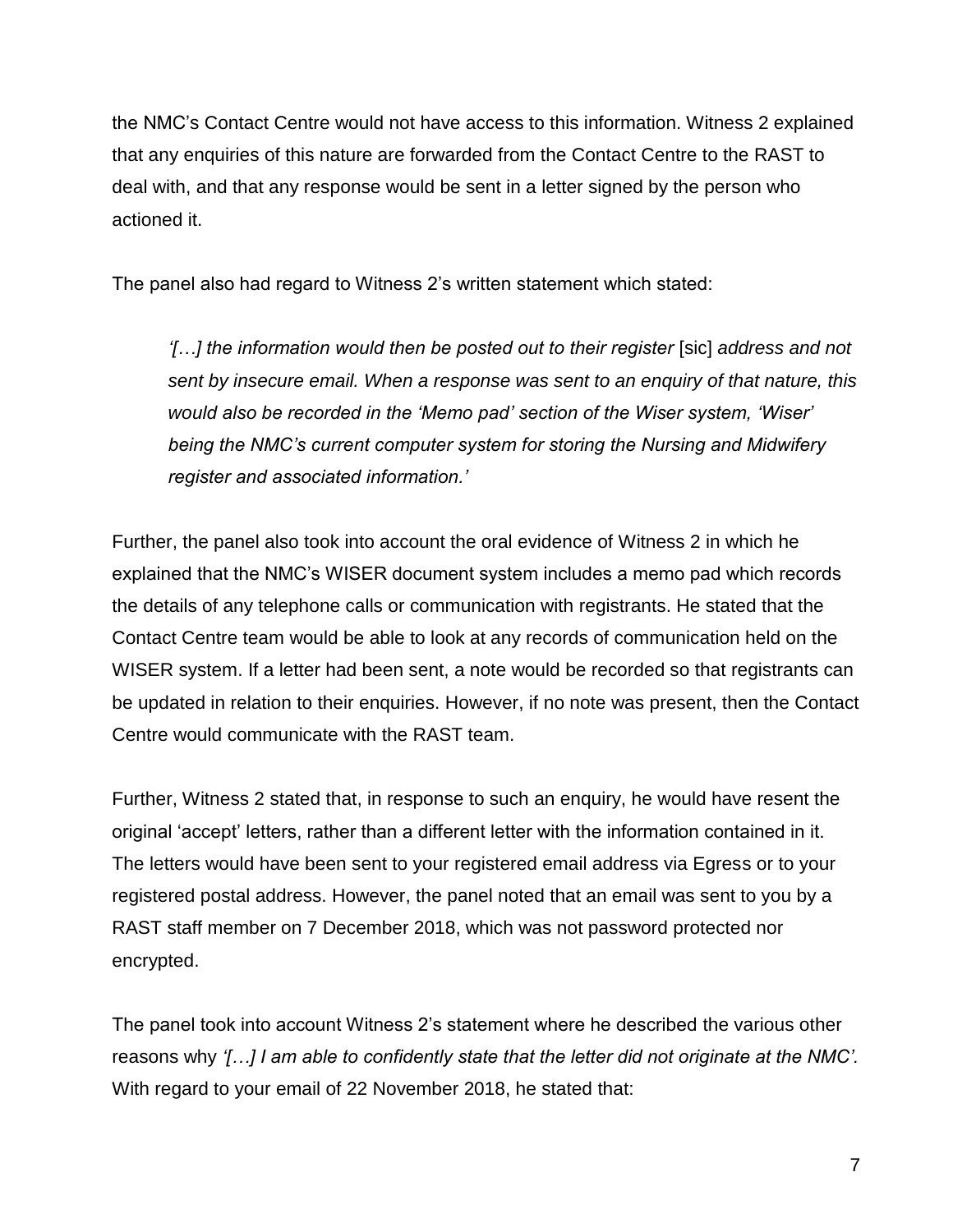*'… this email has gone to the main NMC Enquiries mailbox, titled 'UKenquiries@nmc-uk.org'. The email requests information regarding convictions. This information could not be provided by the staff who administer that mailbox. They would not have the necessary access to the information, and it is not their role to answer enquiries of that nature instead, enquiries of that nature would always be passed to my department.*

*The email would be forwarded on to your departmental mailbox, titled 'RAG support'. There are only 10 staff in my department, and that mailbox is administered by 2 admin staff members in my department. Again, they would not respond to an email of that nature, but would forward it on to me to deal with.*

*If I was absent, on holiday for example, an enquiry of that nature would only ever be passed to one of my senior colleagues.* 

*We do not have any standard operating procedure for dealing with our business, but we do operate within the guidelines of the GDPR and with data security as a central consideration.'*

*…*

*The term 'accept letter' is used by us to refer to a particular type of letter sent to the registrants who, at the time that they have applied to renew their NMC registration, they have disclosed a criminal conviction to the NMC. The letter is sent to the registrant after the circumstances of the conviction have been considered and it has been decided by the registrar, or the assistant registrar that their application can be 'accepted'.'* 

The panel had sight of the two detailed, two page 'accept' letters that had been sent to you dated 11 March 2015 and 8 January 2018. The panel noted that these two letters had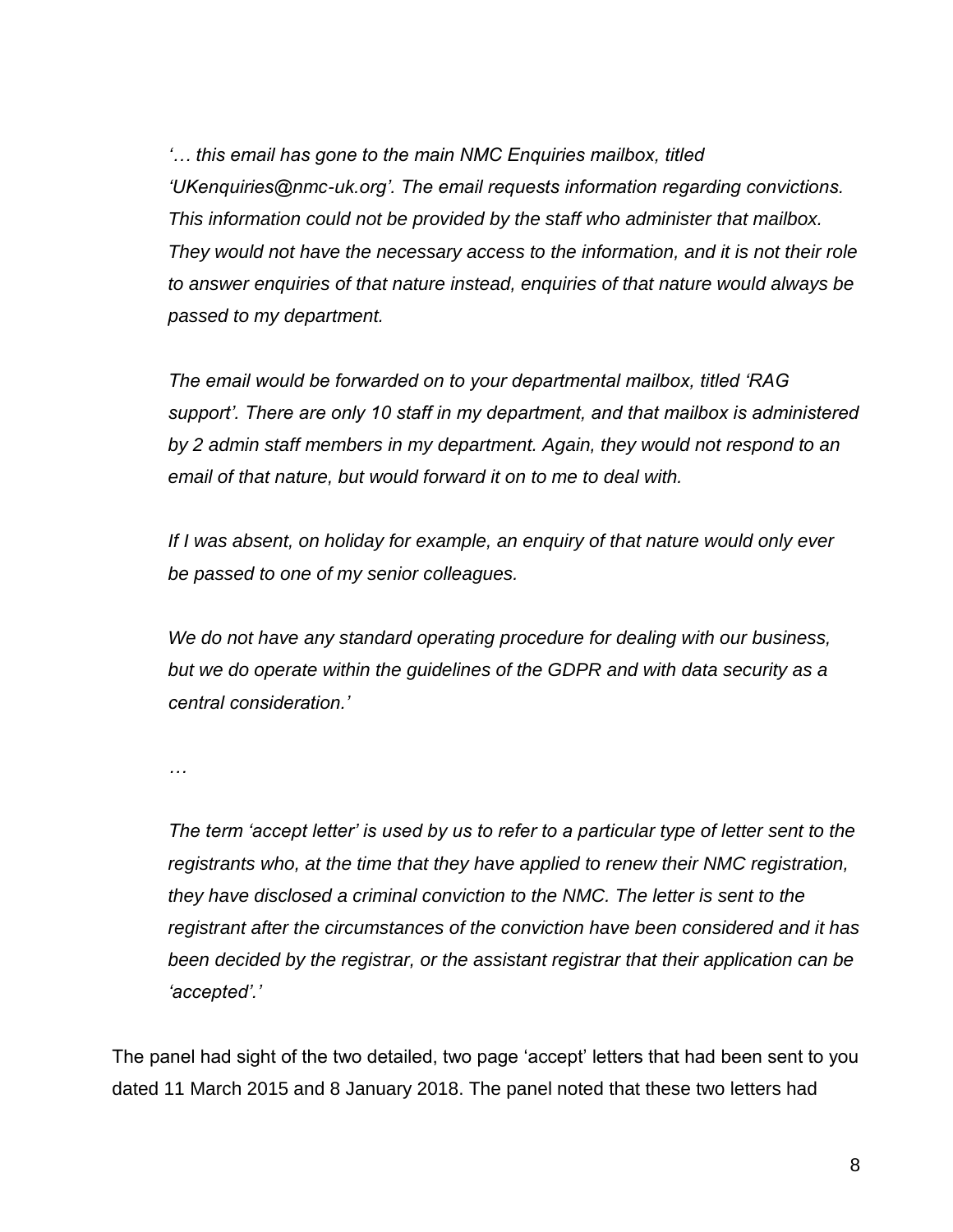been re-sent to you by email on 7 December 2018. It also noted that this had not been by secure email. It appeared to the panel that the letters had been sent to you in response to the requests in your email of 22 November 2018.

The panel took into account Ms 4's written statement and the documentation provided by her in relation to searches undertaken to ascertain whether an email and letter had been sent to you by the NMC on 27 November 2018. It noted that there was no evidence that an email was sent out to you with the attachment of the letter.

The panel noted your evidence that the letter of 27 November 2018 had been attached to an email sent to you by the NMC on the same day; that you had printed the attachment and deleted the covering email on that day and that you denied acting dishonestly.

It also noted the evidence of Witness 3 that he considered you an excellent employee and an honest person.

The panel accepted the evidence of Witness 2 and was of the view that his oral evidence was mainly consistent with his witness statement. While the panel noted that Witness 2 readily acknowledged that the email from the NMC on 7 December 2018 had not been sent to you by secure email, and hence this did not accord with the processes he had described, the panel did not find that this undermined Witness 2's evidence. The panel determined that the letter provided by you to the Care Home was not consistent with the format, content, and style that the NMC would send out.

Further, the panel determined that emails and letters sent to you would be recorded on the NMC system and it found that there was no record of any such email or letter relating to 27 November 2018. The panel noted that there was no burden on you to disprove the evidence. However, it also noted that you were unable to produce the covering email containing the letter of 27 November 2018 that you had stated that you had received from the NMC.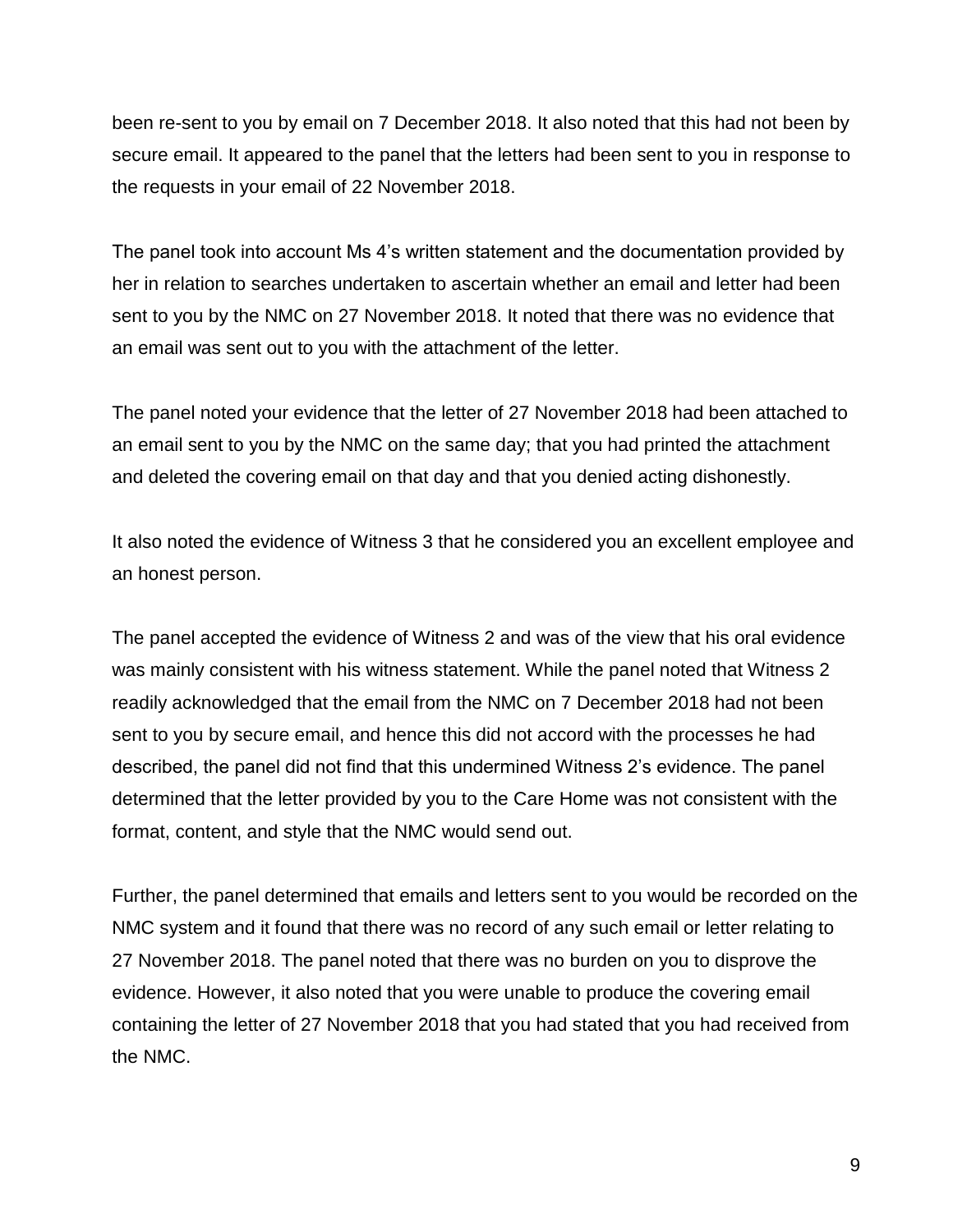The panel was therefore of the view, that on the balance of probabilities, it is more likely than not that you as a registered nurse at the request of Care Home provided a letter to Avondale dated the 27 November 2018 purporting to come from NMC Registrations confirming disclosure of two convictions when in fact it did not come from the NMC. The panel, therefore, found charge 1 proved.

# **Charge 2 (1)**

That you being a Registered nurse

- 1. Your providing the letter referred to in Charge 1 to Avondale was dishonest in that:
	- 1) You knew the letter did not originate from the NMC and was not genuine.

### **This charge is found proved.**

In reaching this decision, the panel took into account your oral evidence, Witness 1's and Witness 2's oral evidence and witness statements and Ms 4's witness statement. It also accepted the advice of the legal assessor, and in particular, it had regard to the qualified good character advice that was given.

The panel took into account your oral evidence where you had stated that you believed that the letter had come from the NMC and that you gave it to your new employer on that basis. The panel noted that you had stated that you had deleted the covering email with the letter attached and that were unable to retrieve the email from your 'deleted box' in your email account. The panel noted your oral evidence in which you stated that your new employer's compliance team had expressed concerns about the authenticity of the letter within one to two weeks of you giving it to Witness 1. You told the panel that you had checked the 'deleted' items in your email when asked for the email by your new employer and had not been able to retrieve it.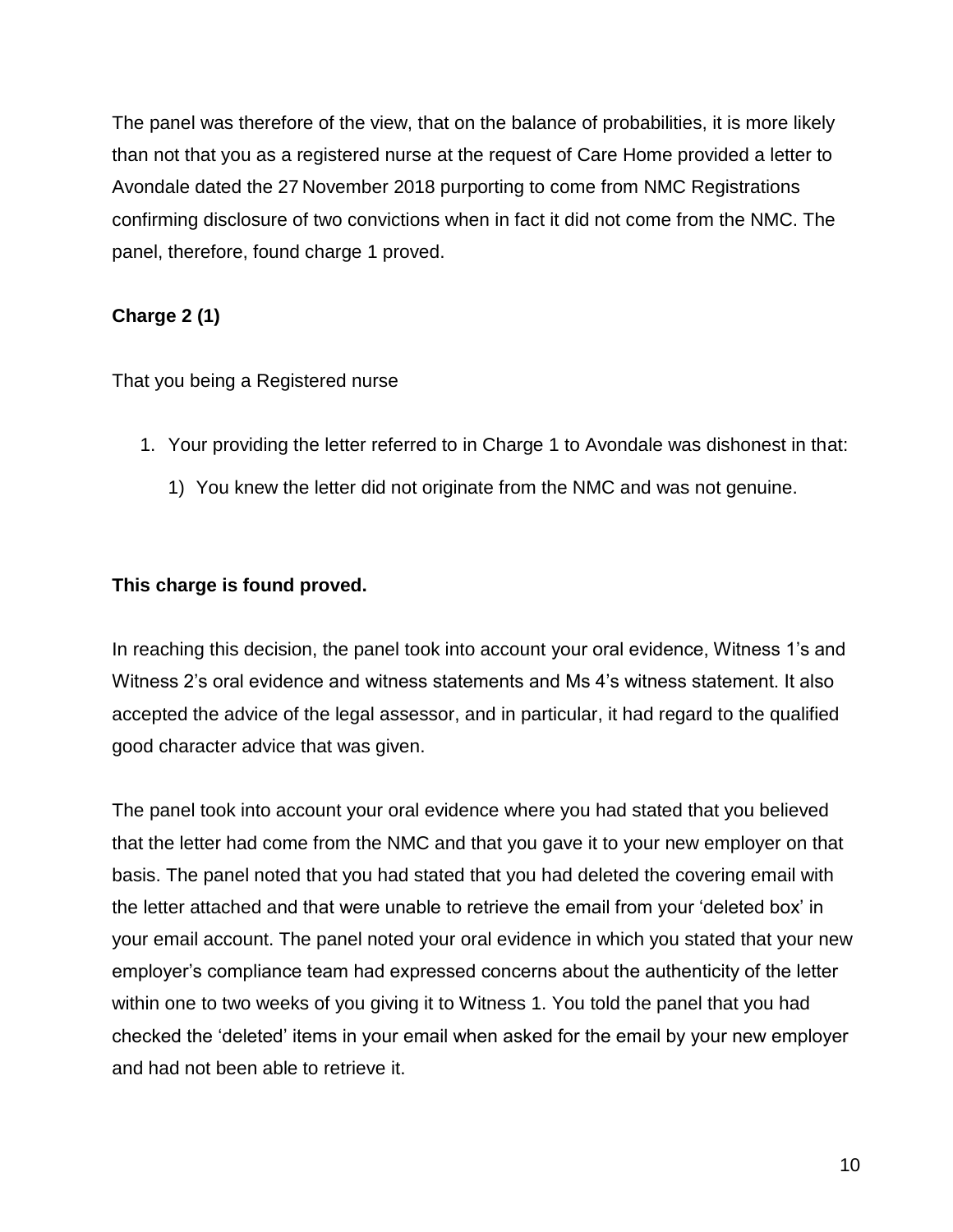The panel further noted the evidence you had provided from your communication with Google which stated that *'When you delete a message, it stays in your Bin for 30 days.'*  The panel noted that your new employer's request to retrieve the email was made within 30 days of the email being deleted by you on 27 November 2018.

The panel also took into account Witness 1's oral evidence in which he had stated that you had told him that you searched over the following fortnight for the covering email with the letter being attached, however that you were unable to do so.

The panel took into account Witness 1's oral evidence in which he stated:

*'Carol maintained it was a genuine document and she tried to retrieve the email it came from but was unable to do so.'*

The panel had regard to its reasons at Charge 1 above and determined you were unable to retrieve the covering letter as requested by Witness 1 as the letter had not originated from the NMC.

The panel was therefore satisfied on the balance of probabilities that you knew that letter did not originate from the NMC and was not genuine. It was also satisfied that the ordinary decent person would consider this to be dishonest. The panel was satisfied, on the balance of probabilities, that you had acted dishonestly. Therefore, the panel found Charge 2(1) proved.

# **Charge 2 (2)**

That you being a Registered nurse

- 1. Your providing the letter referred to in Charge 1 to Avondale was dishonest in that:
	- 2) You had forged the letter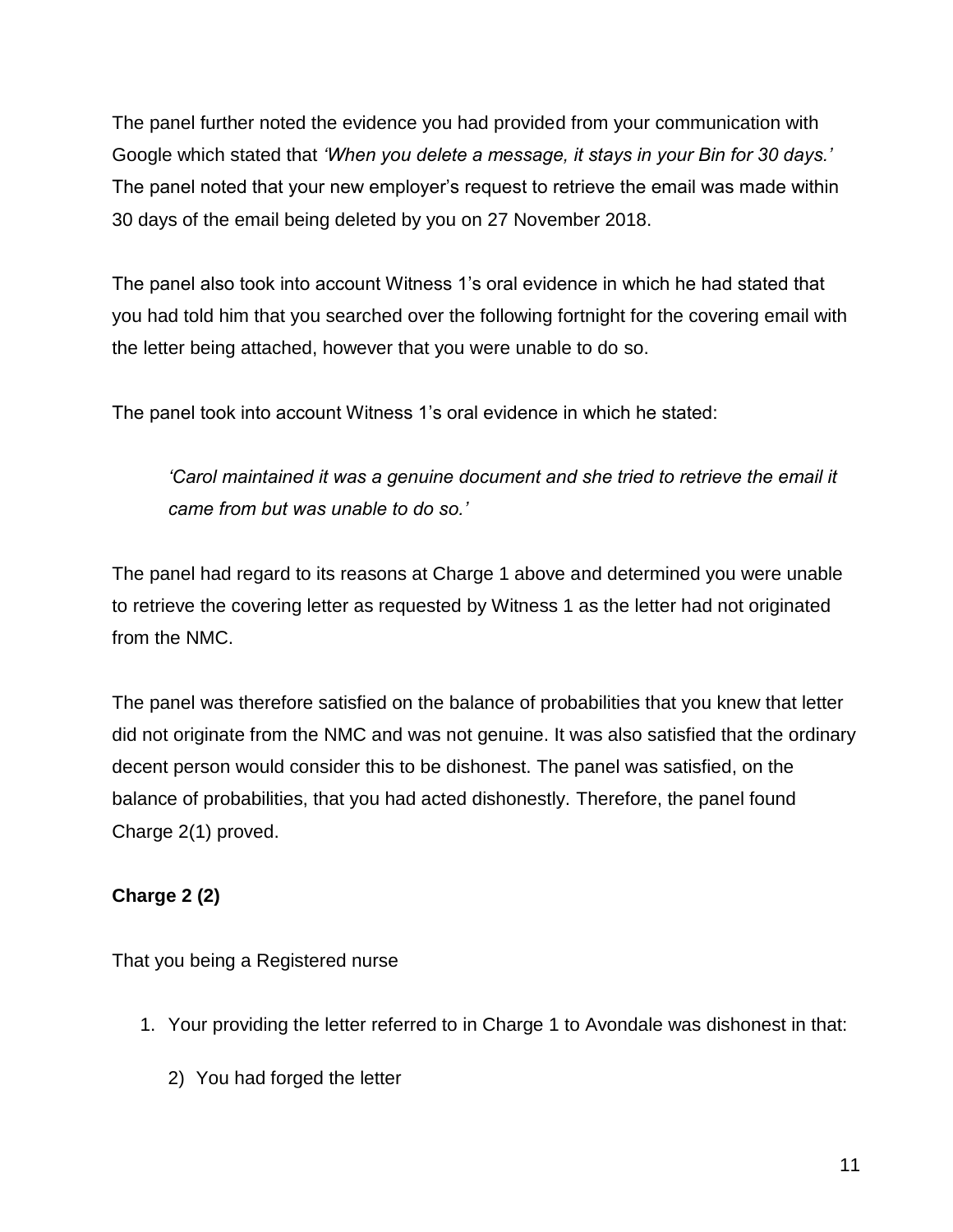## **This charge is found proved.**

In reaching this decision, the panel took into account your oral evidence, Witness 2's oral evidence and witness statement and the documentation provided. It also accepted the advice of the legal assessor, and in particular, it had regard to the qualified good character advice that was given.

The panel took into account Witness 2's written statement on how the format, content and style that the NMC use. It determined that the letter you provided to the Care Home was not consistent with this. Therefore, for the same reasons as in Charge 1, the panel determined that the letter did not come from the NMC.

The panel was therefore satisfied on the balance of probabilities that you had forged the letter that purported to come from the NMC. It was also satisfied that the ordinary decent person would consider this to be dishonest. The panel was satisfied, on the balance of probabilities, that you had acted dishonestly. Therefore, the panel found Charge 2(2) proved.

# **Charge 2 (3)**

That you being a Registered nurse

- 1. Your providing the letter referred to in Charge 1 to Avondale was dishonest in that:
	- 3) You intended Avondale's Nursing Manager to rely on the letter as genuine and confirm your employment or recommend its confirmation to more senior officers in the Priory Group

### **This charge is found proved.**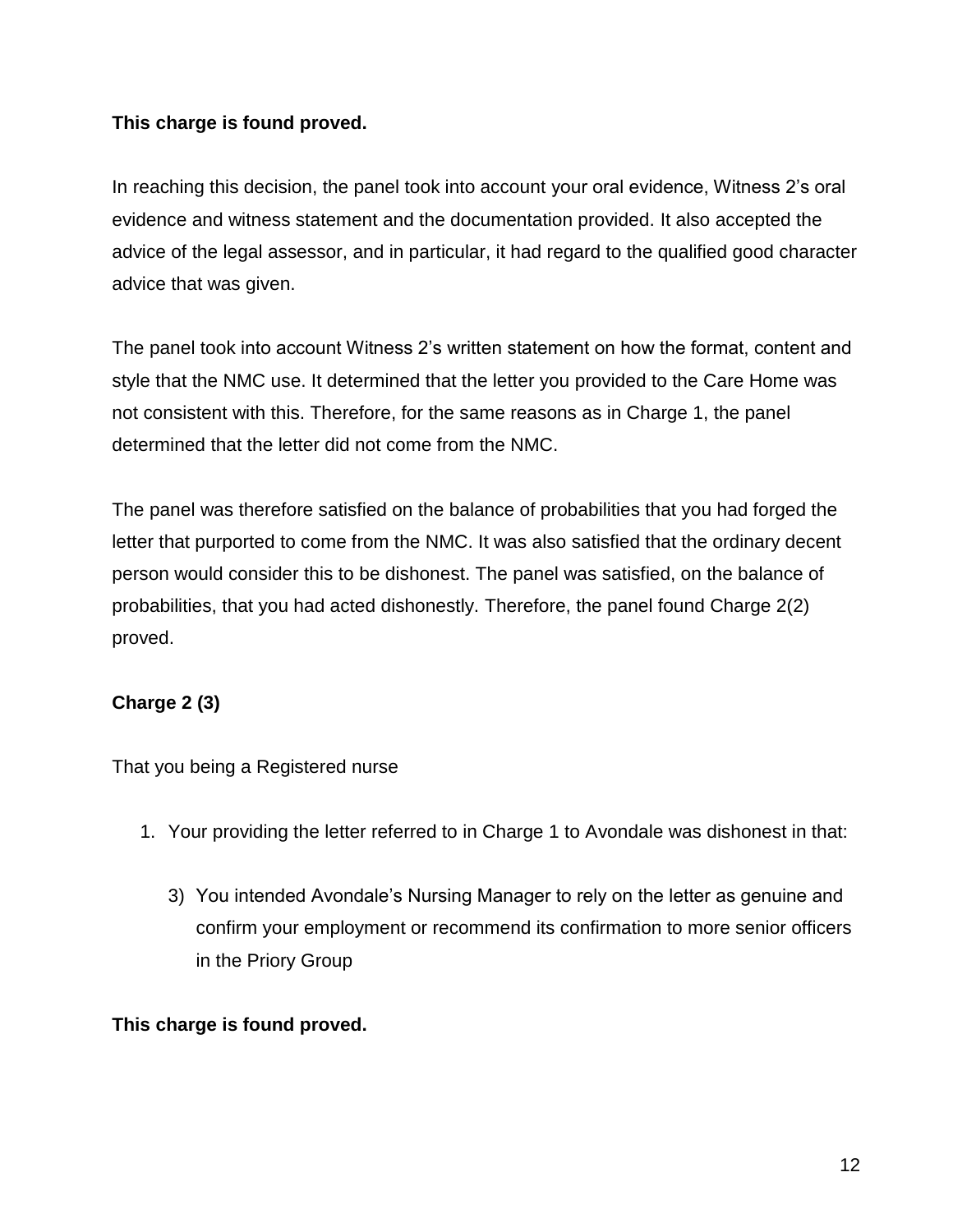In reaching this decision, the panel took into account Witness 1's and Witness 2's oral and written evidence and Ms 4's witness statement. It also accepted the advice of the legal assessor, and in particular, it had regard to the qualified good character advice that was given.

The panel noted that you were asked by Witness 1 to provide a letter confirming that the NMC was aware of your two driving convictions. The panel noted that when this was requested, you had already started working at Avondale, and your employers were content with your clinical nursing practice and performance.

The panel took into account Witness 1's written statement in which he stated:

*'Our compliance team advised me that subject to carrying out a risk assessment and ensuring there was a support plan in place, Carol could start. She started on probation around mid to late November 2018, and her performance was OK. She performed as expected clinically, and she was courteous, competence and professional. There were never any issues with her clinical practise.'*

The panel also took into account Witness 1's oral evidence in which he stated that:

*'She worked well for two weeks, staff were positive about her, she very professional, efficient and courteous to the patients and appeared to be an excellent nurse.'*

The panel determined that when you had provided the letter to Witness 1, you had intended for him to rely on that letter as genuine in order to confirm your employment or recommend its confirmation to more senior officers in the Priory Group. The panel was of the view that you knew the letter was a forgery and that such conduct would clearly be seen as dishonest by ordinary decent people. The panel was satisfied, on the balance of probabilities, that you had acted dishonestly. It therefore found charge 2(3) proved.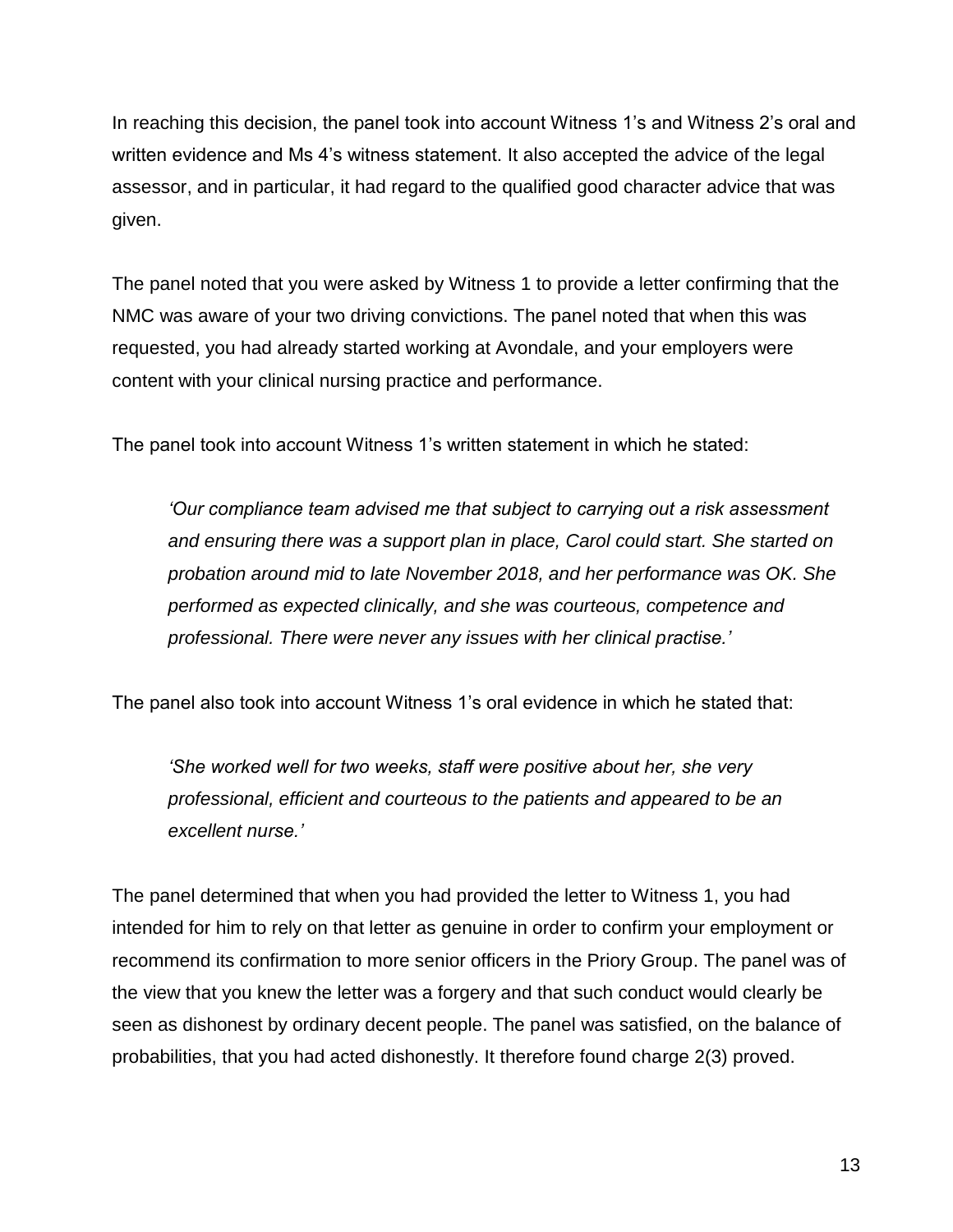#### **Fitness to practise**

Having reached its determination on the facts of this case, the panel then moved on to consider, whether the facts found proved amount to misconduct and, if so, whether your fitness to practise is currently impaired. There is no statutory definition of fitness to practise. However, the NMC has defined fitness to practise as a registrant's suitability to remain on the register unrestricted.

The panel, in reaching its decision, has recognised its statutory duty to protect the public and maintain public confidence in the profession. Further, it bore in mind that there is no burden or standard of proof at this stage, and it has therefore exercised its own professional judgement.

The panel adopted a two-stage process in its consideration. First, the panel must determine whether the facts found proved amount to misconduct. Secondly, only if the facts found proved amount to misconduct, the panel must decide whether, in all the circumstances, your fitness to practise is currently impaired as a result of that misconduct.

Ms Evans provided written submissions to the panel on misconduct and impairment. Mr Oestreicher, on your behalf, agreed the legal principles set out in that document.

### **Submissions on misconduct**

In coming to its decision, the panel had regard to the case of *Roylance v General Medical Council (No. 2)* [2000] 1 AC 311 which defines misconduct as a *'word of general effect, involving some act or omission which falls short of what would be proper in the circumstances.'*

Ms Evans invited the panel to find that the facts found proved amount to misconduct. The panel had regard to the terms of 'The Code: Professional standards of practice and behaviour for nurses and midwives (2015)' (the Code) in making its decision.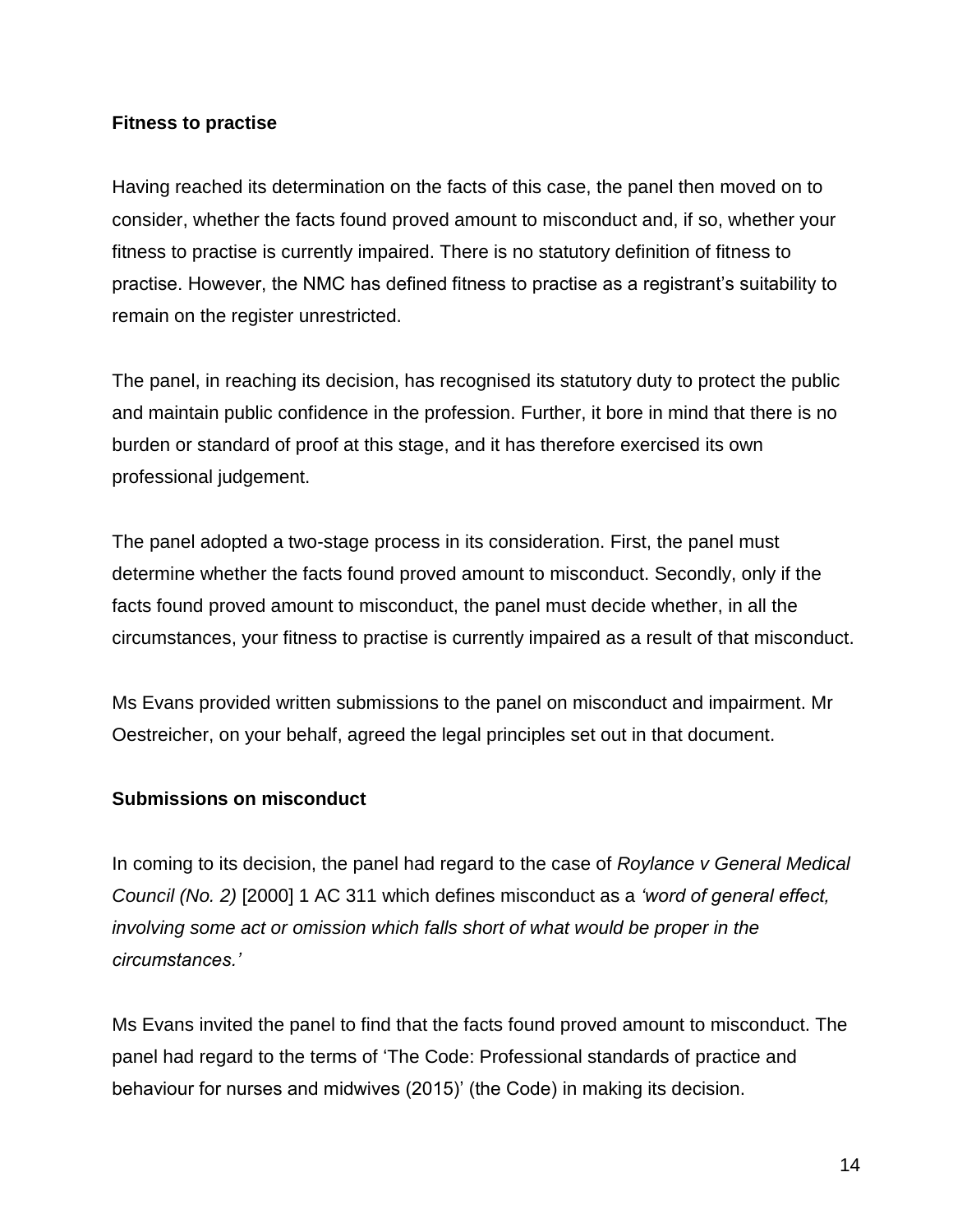Ms Evans identified the specific, relevant standards set out in the Code which, she submitted, you had breached. Ms Evans submitted that your dishonest conduct fell short of what would be proper in the circumstances.

Ms Evans submitted that a registered nurse being honest is integral to the standards expected of a registered nurse and central to the Code, which you had fallen seriously short of. She submitted that your action in providing a letter to Avondale, purporting to come from NMC Registrations, confirming the disclosure of two convictions for driving with excess alcohol, when in fact it did not come from the NMC, was dishonest. She submitted that such behaviour undermines public confidence in the profession and is serious as the misconduct also involved being dishonest with your employer and your regulator. She further submitted that, in all the circumstances, you had departed from good professional practice and the facts as found proved are sufficiently serious to constitute serious misconduct.

Mr Oestreicher submitted that you accept the panel's findings and accept that the charges found proved by the panel amounts to misconduct.

Mr Oestreicher submitted that the NMC's reference to a breach of Code 20.8 did not apply as, in his submission, it is directly aimed at people who are working with students, nursing associates, and those in mentoring.

### **Submissions on impairment**

Ms Evans moved on to the issue of impairment and addressed the panel on the need to have regard to the wider public interest. This included the need to declare and maintain proper standards and maintain public confidence in the profession and in the NMC as a regulatory body. Ms Evans referred the panel to the cases of *Council for Healthcare Regulatory Excellence v (1) Nursing and Midwifery Council (2) and Grant* [2011] EWHC 927 (Admin) and *Cohen v General Medical* Council [2008] EWHC 581 (Admin).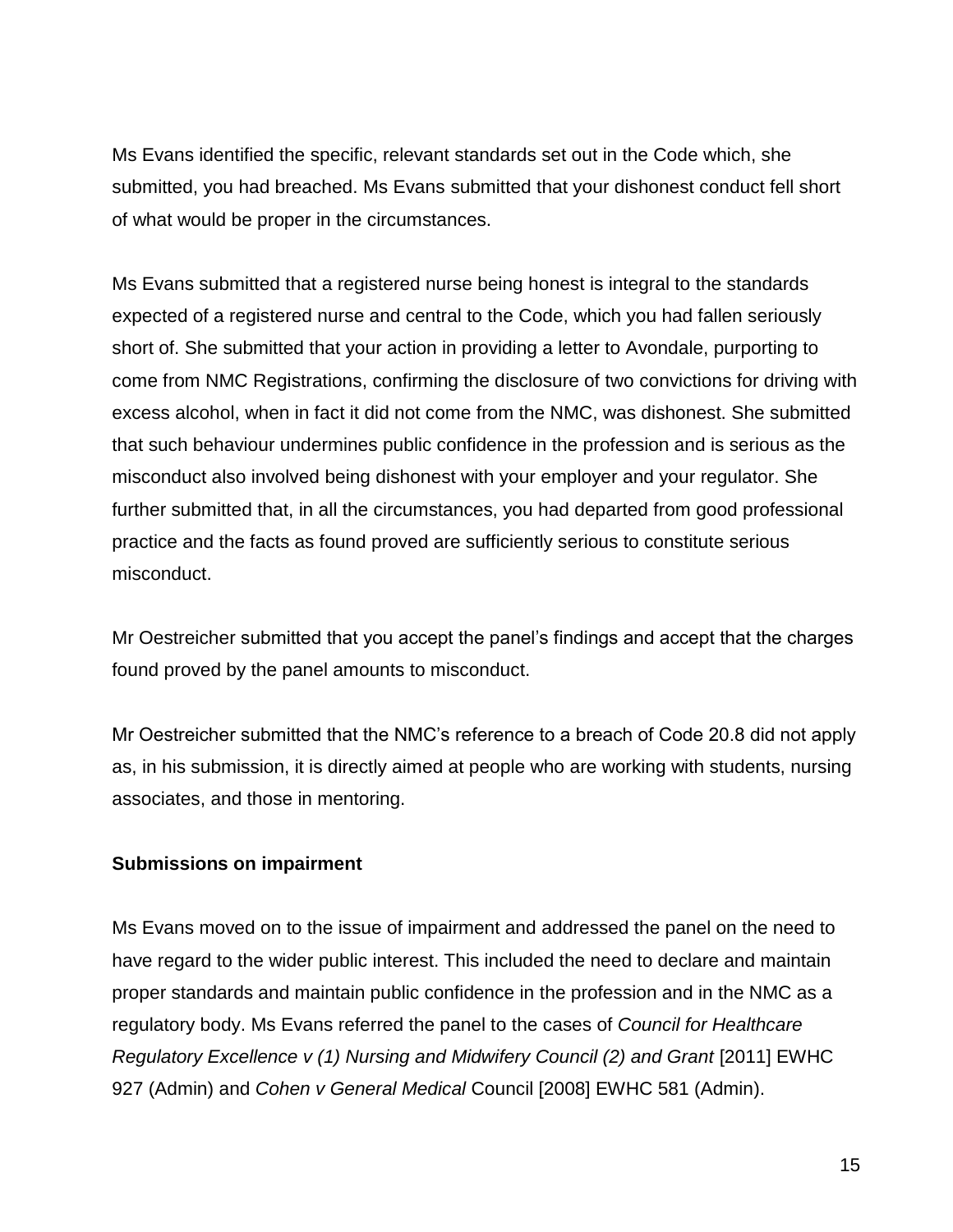In Ms Evan's written submissions, she submitted that limbs b, c and d of the *Grant test* were engaged in respect of past conduct.

Ms Evans submitted that current impairment can be found either on the basis that there is a continuing risk or that the public confidence in the nursing profession and the NMC as regulator would be undermined if such a finding were not made.

Ms Evans submitted that with regards to the risk of repetition, it is understood that you are currently employed as a registered nurse through an agency. Therefore, due to the nature of the allegations, there is a risk of repetition of the misconduct. She noted, however that your current employer had told the panel, under oath, that he found you to be an honest person.

Ms Evans submitted that the allegations raise concerns about your professionalism and honesty. She submitted that the seriousness of the misconduct is such that it calls your professionalism into question. She submitted that this brought the reputation of the profession into disrepute.

Ms Evans submitted that you had not provided information as to what steps you had taken personally and professionally to ensure that your dishonest behaviour would not be repeated**.** Therefore, she submitted that it cannot be said that you have full insight or that you have fully reflected on the impact that your actions have had.

Therefore, Ms Evans submitted that a finding of impairment is required on public interest grounds.

Mr Oestreicher submitted that you accept that there is current impairment on public interest grounds.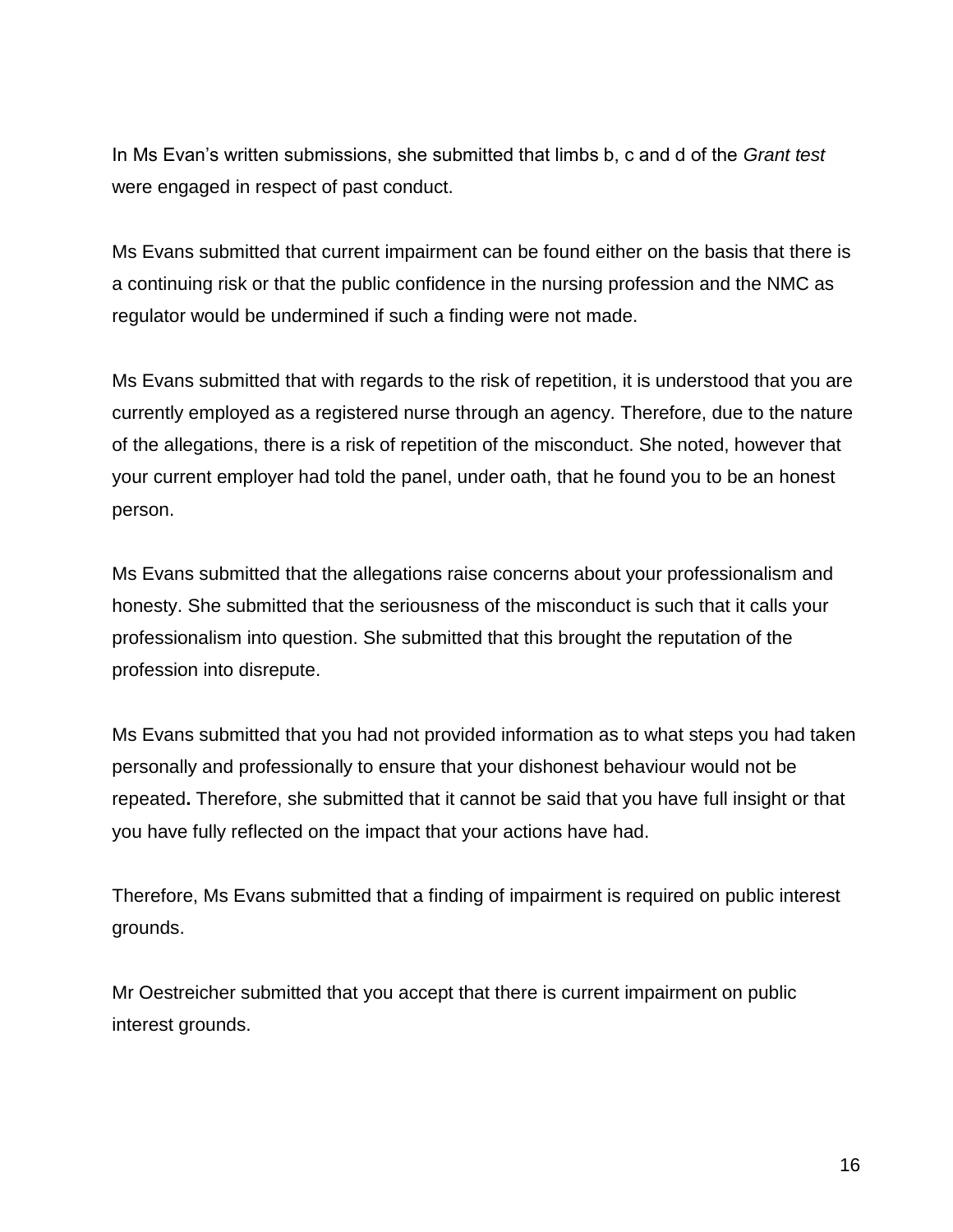The panel accepted the advice of the legal assessor which included reference to a number of relevant judgments, as set out in Ms Evans' written submissions. These included: *Roylance v General Medical Council* (No 2) [2000] 1 A.C. 311, *Cheatle v General Medical Council* [2009] EWHC 645), *Cohen v General Medical Council* [2008] EWHC 581 (Admin), *R* (on the application of Remedy UK Ltd) v General Medical Council [2010] EWHC 1245 (Admin) and *Council for Healthcare Regulatory Excellence v (1) Nursing and Midwifery Council (2) Grant* [2011] EWHC 927 (Admin).

## **Decision and reasons on misconduct**

When determining whether the facts found proved amount to misconduct, the panel had regard to the Code.

The panel was of the view that your actions fell significantly short of the standards expected of a registered nurse and breached the following provisions of the Code:

# *'20 Uphold the reputation of your profession at all times*

*To achieve this, you must:* 

*20.1 - keep to and uphold the standards and values set out in the Code* 

*20.2 - act with honesty and integrity at all times …* 

*20.8 - act as a role model of professional behaviour for students and newly qualified nurses, midwives and nursing associates to aspire to'* 

The panel appreciated that breaches of the Code do not automatically result in a finding of misconduct. The panel determined that your actions did fall short of the conduct and standards expected of a nurse. Further, it determined that your dishonesty breached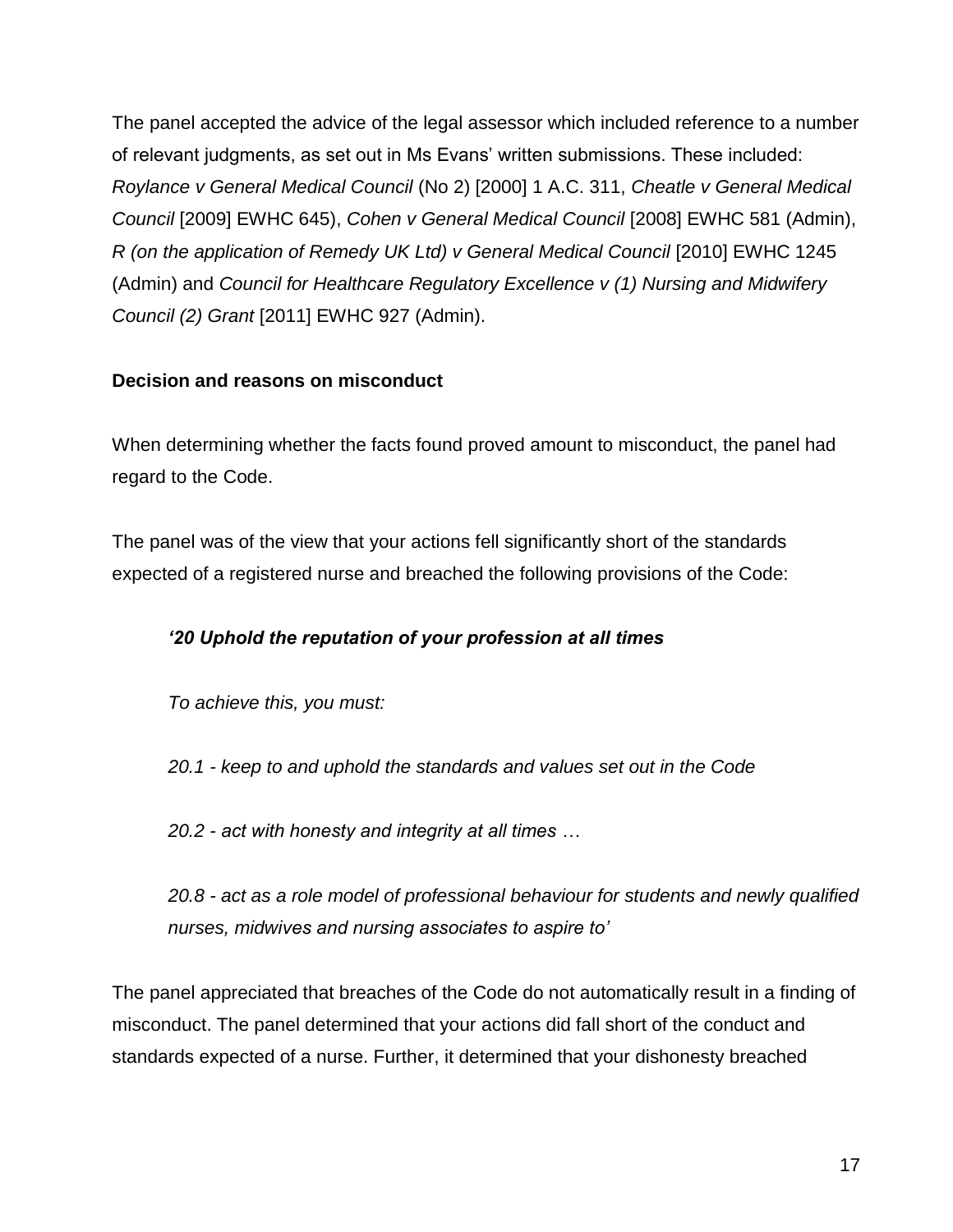fundamental tenets of the Code. Therefore, your dishonest behaviour amounted to misconduct.

#### **Decision and reasons on impairment**

The panel next went on to decide if as a result of the misconduct, your fitness to practise is currently impaired.

Nurses occupy a position of privilege and trust in society and are expected at all times to be professional. Patients and their families must be able to trust nurses with their lives and the lives of their loved ones. To justify that trust, nurses must be honest and open and act with integrity. They must make sure that their conduct at all times justifies both their patients' and the public's trust in the profession.

In this regard the panel considered the judgment of Mrs Justice Cox in the case of *CHRE v NMC and Grant* in reaching its decision. In paragraph 74, she said:

*'In determining whether a practitioner's fitness to practise is impaired by reason of misconduct, the relevant panel should generally consider not only whether the practitioner continues to present a risk to members of the public in his or her current role, but also whether the need to uphold proper professional standards and public confidence in the profession would be undermined if a finding of impairment were not made in the particular circumstances.'*

In paragraph 76, Mrs Justice Cox referred to Dame Janet Smith's "test" which reads as follows:

*'Do our findings of fact in respect of the doctor's misconduct, deficient professional performance, adverse health, conviction, caution or*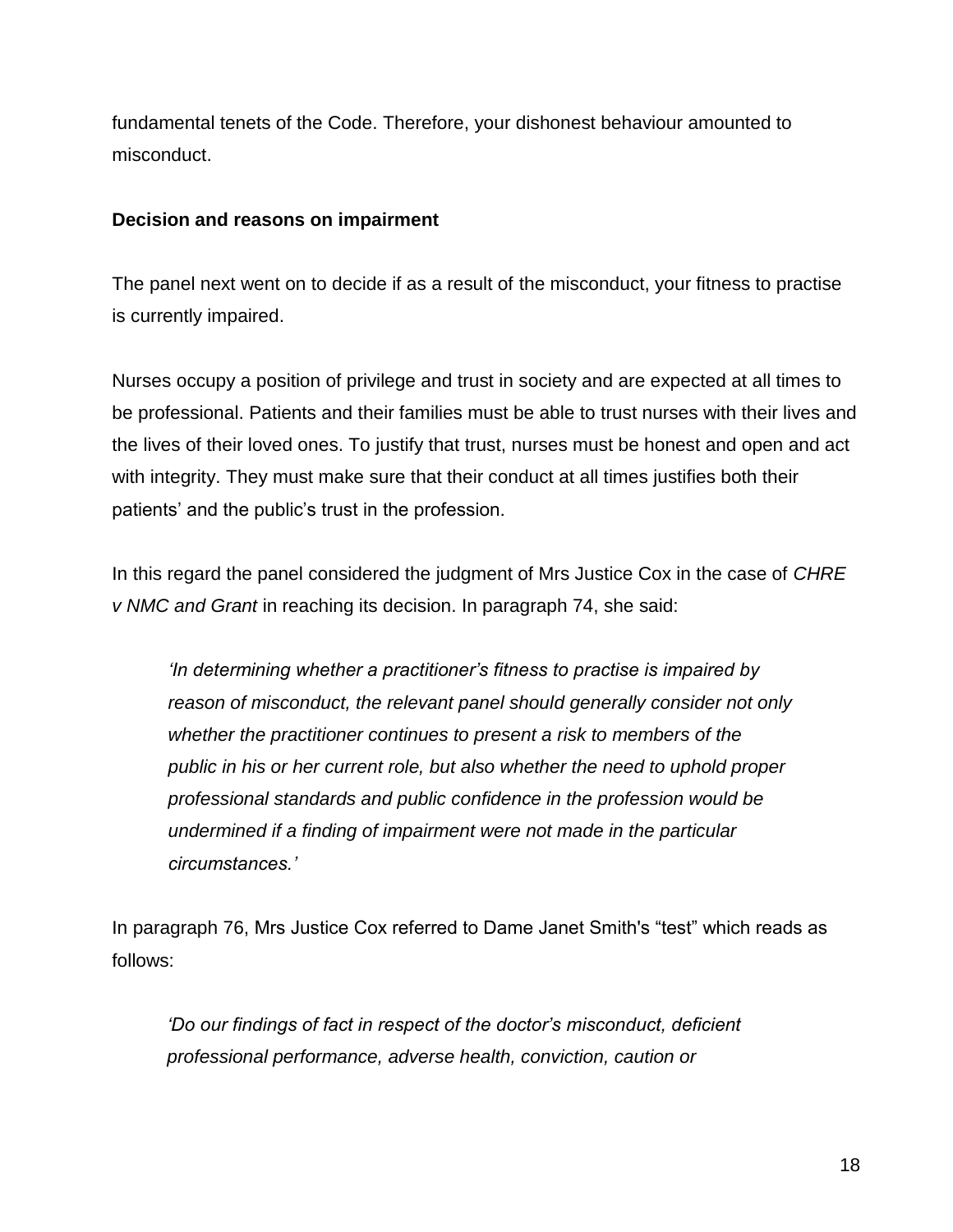*determination show that his/her fitness to practise is impaired in the sense that s/he:*

*a) …*

- *b) has in the past brought and/or is liable in the future to bring the medical profession into disrepute; and/or*
- *c) has in the past breached and/or is liable in the future to breach one of the fundamental tenets of the medical profession; and/or*
- *d) has in the past acted dishonestly and/or is liable to act dishonestly in the future.'*

The panel found limbs b, c and d were engaged in the *Grant* test in respect of past misconduct. The panel did not find limb (a) engaged as there is no evidence of any concerns with your clinical practice.

The panel determined that your misconduct had breached fundamental tenets of the nursing profession and had brought its reputation into disrepute. It was satisfied that confidence in the nursing profession would be undermined if its regulator did not find charges relating to dishonesty as serious.

In relation to your insight, the panel did not have any information before it which addresses your insight with regard to the impact your actions would have had on your employer, the nursing profession and the wider public as a whole. Therefore, the panel was of the view that you had not demonstrated any insight into your misconduct.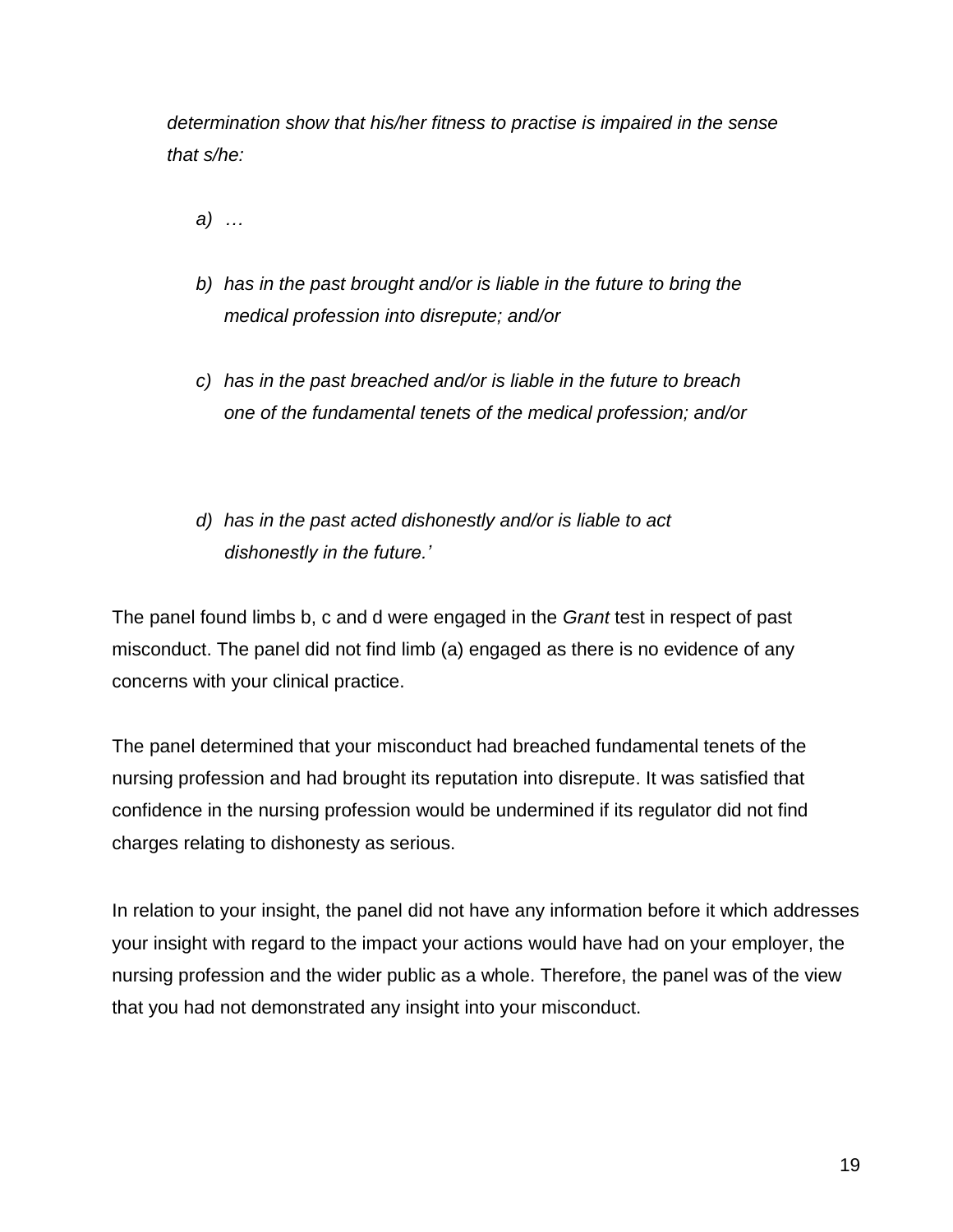In considering whether you have strengthened your practice, the panel noted that it did not have any evidence of this before it. It bore in mind that dishonesty is often more difficult to remediate than clinical concerns. However, it noted that, in the particular circumstances of your case, it can be remediated.

The panel also took into account the questions identified in *Cohen v General Medical Council*, namely whether the conduct which led to the charges is easily remediable, whether it has been remedied and whether it is highly unlikely to be repeated.

The panel was satisfied that the misconduct in this case is capable of being addressed. The panel determined that the misconduct was at the lower end of the spectrum of dishonesty. The panel noted that the content of the fraudulent letter was correct in so far as it referred to your two driving with excess alcohol convictions. It noted that the information contained in the letter was consistent with the convictions you had declared to the NMC. It also considered that you had disclosed these convictions to Avondale via the Protecting Vulnerable Groups (PVG) scheme and at interview. However, the panel did not have any evidence before it to determine whether or not you have taken steps to strengthen your practice or whether you have gained insight into the misconduct.

The panel considered that there is a risk of repetition because of your lack of insight and, therefore, subsequent full remediation. However, the panel took into account that this incident occurred over three years ago, and there is no evidence to suggest that this behaviour has been repeated since. The panel also took into account that your current employer considers you to be an honest person. However, because of your lack of insight and full remediation, the panel determined that there is a low risk of repetition. The panel, therefore, found that limbs b, c and d of the *Grant test* in respect of past conduct only.

As there was no evidence of any concerns with your clinical practice, the panel determined that your fitness to practise was not currently impaired on public protection grounds.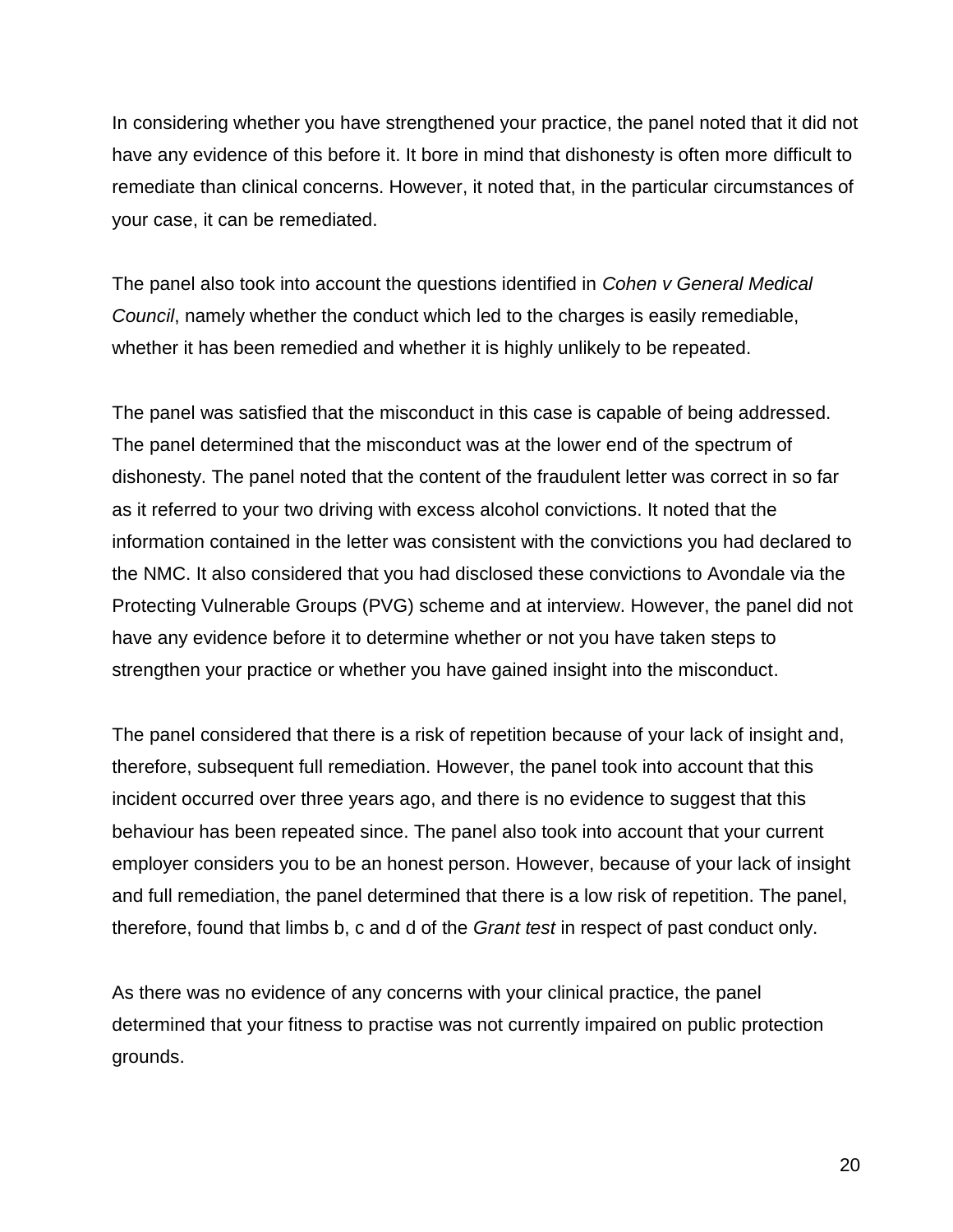The panel bore in mind the overarching objective of the NMC to uphold and protect the wider public interest. This includes promoting and maintaining public confidence in the nursing and midwifery professions and upholding the proper professional standards for members of those professions.

The panel determined that public confidence in the profession would be undermined if a finding of impairment were not made in this case. Therefore, the panel determined that your fitness to practise is impaired on the grounds of public interest only.

Having regard to all of the above, the panel was satisfied that your fitness to practise is currently impaired on public interest grounds.

### **Decision and reasons on interim order**

Ms Evans told the panel that no interim order was currently in place. She did not make an application for an interim order.

Mr Oestreicher submitted that an interim order was not necessary.

The panel considered whether to make an interim order. It took into account that this is a public interest case and that there are no public protection concerns. It took account of the guidance provided by the NMC when imposing interim orders that are otherwise in the public interest and noted the case of *R (Sheikh)* v *General Dental Council* [2007] in which it was stated that *'it would be a relatively rare case where a … order will be made on an interim basis on the grounds that is in the public interest.'*

The panel considered the potential impact on you of imposing an interim order and decided that the consequences would be disproportionate to the risk at this stage of the proceedings.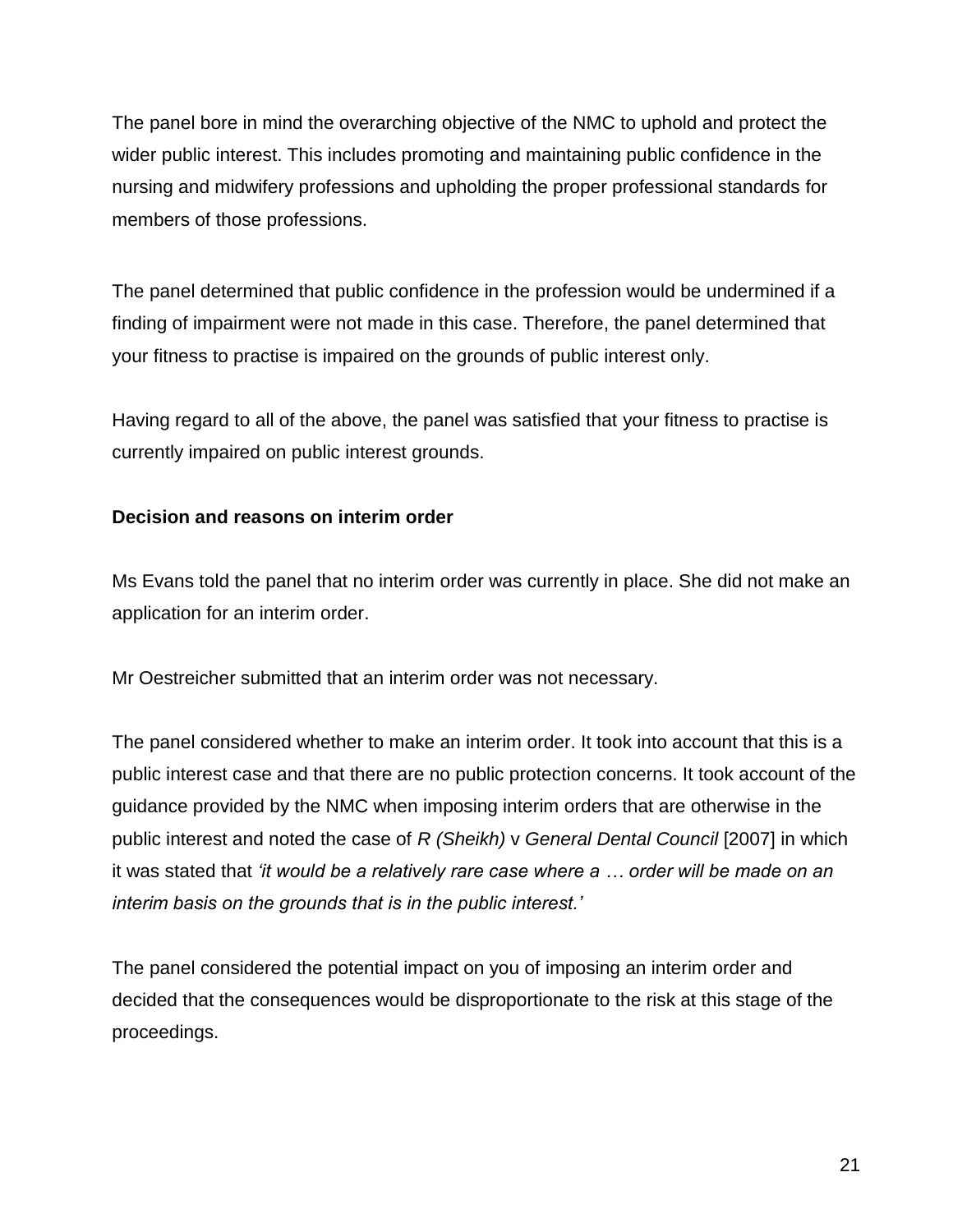The panel determined that an interim order was not necessary at this stage in the proceedings.

The hearing was adjourned at the end of day 4 during panel deliberations at the sanction stage.

The hearing resumed on 18 March 2022.

#### **Sanction**

The panel has considered this case very carefully and has decided to make a suspension order for a period of three months with a review. The effect of this order is that the NMC register will show that your registration has been suspended.

#### **Submissions on sanction**

You gave evidence under oath.

You read out your witness statement dated 4 February 2022, which stated:

*'I Carol Marie Molloy accept all the charges mentioned in the above case and admit at this late stage that I did regretfully, stupidly& selfishly hand that particular document which hadn't been provided by the NMC to Avondale Care Home.* [sic]

*There is no justification for this action and in bringing the Nursing & Midwifery Council's reputation into disrepute & breaching its code of conduct.* [sic]

[PRIVATE]*. When The priory kept asking me to provide proof from the NMC I did contact the NMC but hadn't heard anything back. The manager of Avondale had informed myself that until I provided it I wouldn't be able to work any shifts.*  [PRIVATE]*.* [sic]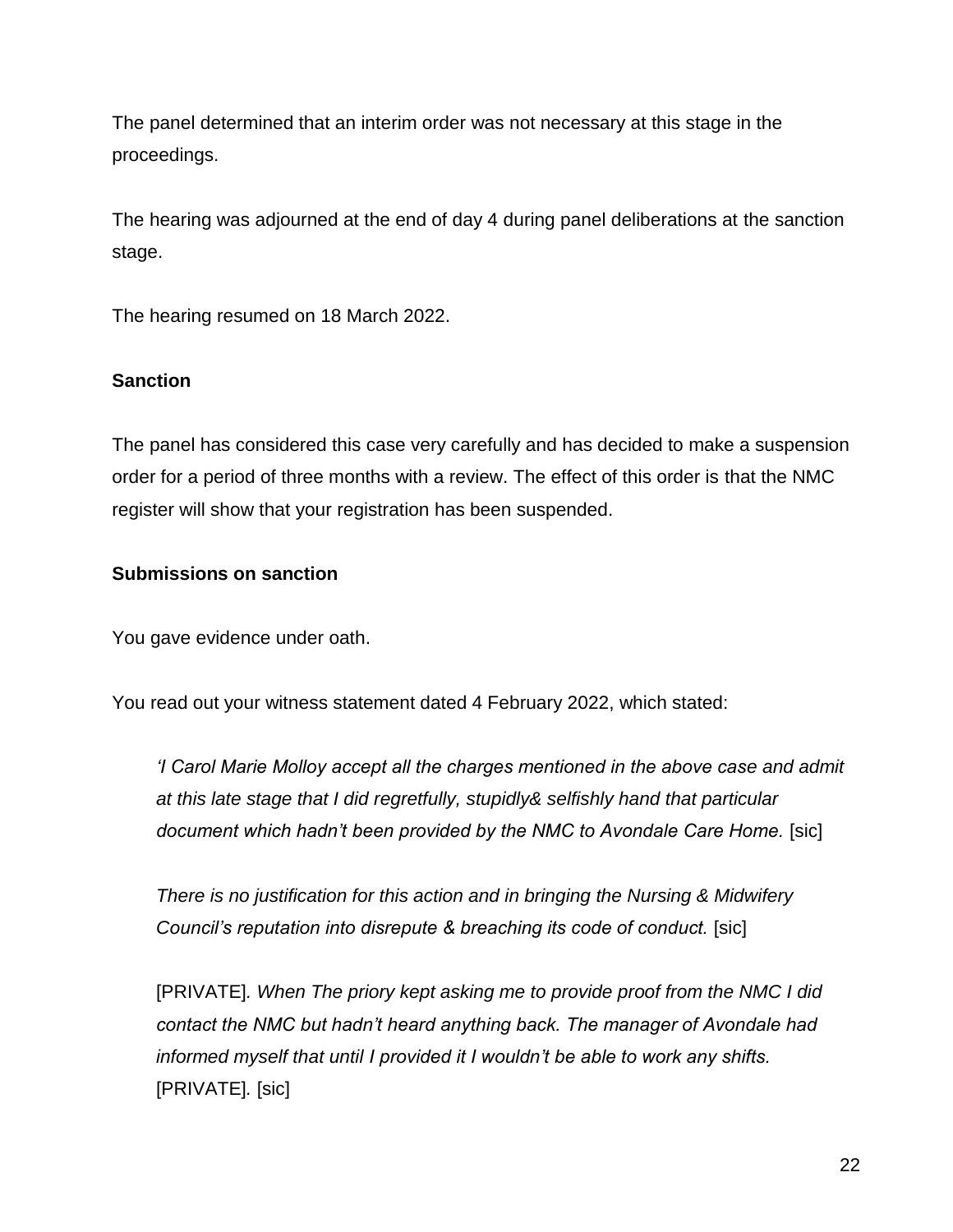*Once denying the allegation I felt there was no way back for me to tell the truth, I was terrified I would lose my registration & nursing career, I was ashamed of myself as this was & is totally out of character of me, i didn't know what to do my priority at that time was shadowed with keeping a roof over my sons head.* [sic]

*My actions were truly unacceptable of what is expected of me as a registered nurse, not only that but because of my dishonesty I have wasted important peoples valuable time:* [sic]

*Mr Oestreicher, Miss Evans, Miss Ahmed, Miss Richards, Miss D'Mello, Miss Jacoby Miss Gibbon, Mr Bidston, Mr Cullion.* 

*And everyone else involved in this hearing (apologies if i have left anyone out) and for that I am truly sorry. Apologies at this stage just doesn't seem enough & I'm*  willing to face up to my actions whatever the consequences may be. [sic]

*Thank you for taking the time to hear this submission & again I apologise profusely for lying, bring the NMC reputation into disrepute & not doing what is expected of me as a registered nurse. I'm ashamed of myself, embarrassed & disgusted. I try to show my son, co-workers etc good morals when I haven't done this myself & for that that I am regrettably sorry.* [sic]

*Carol Molloy, 4 February 2022 99i1093S'* 

You told the panel that the nursing career is not just a job for you, but a desire of yours to look after people and providing the best care for them, however big or small. You told the panel that you get great satisfaction from your job, and there is nothing like the feeling after a hard day, of knowing that you have helped someone, which makes you feel that you have accomplished something. You told the panel that the nursing profession is a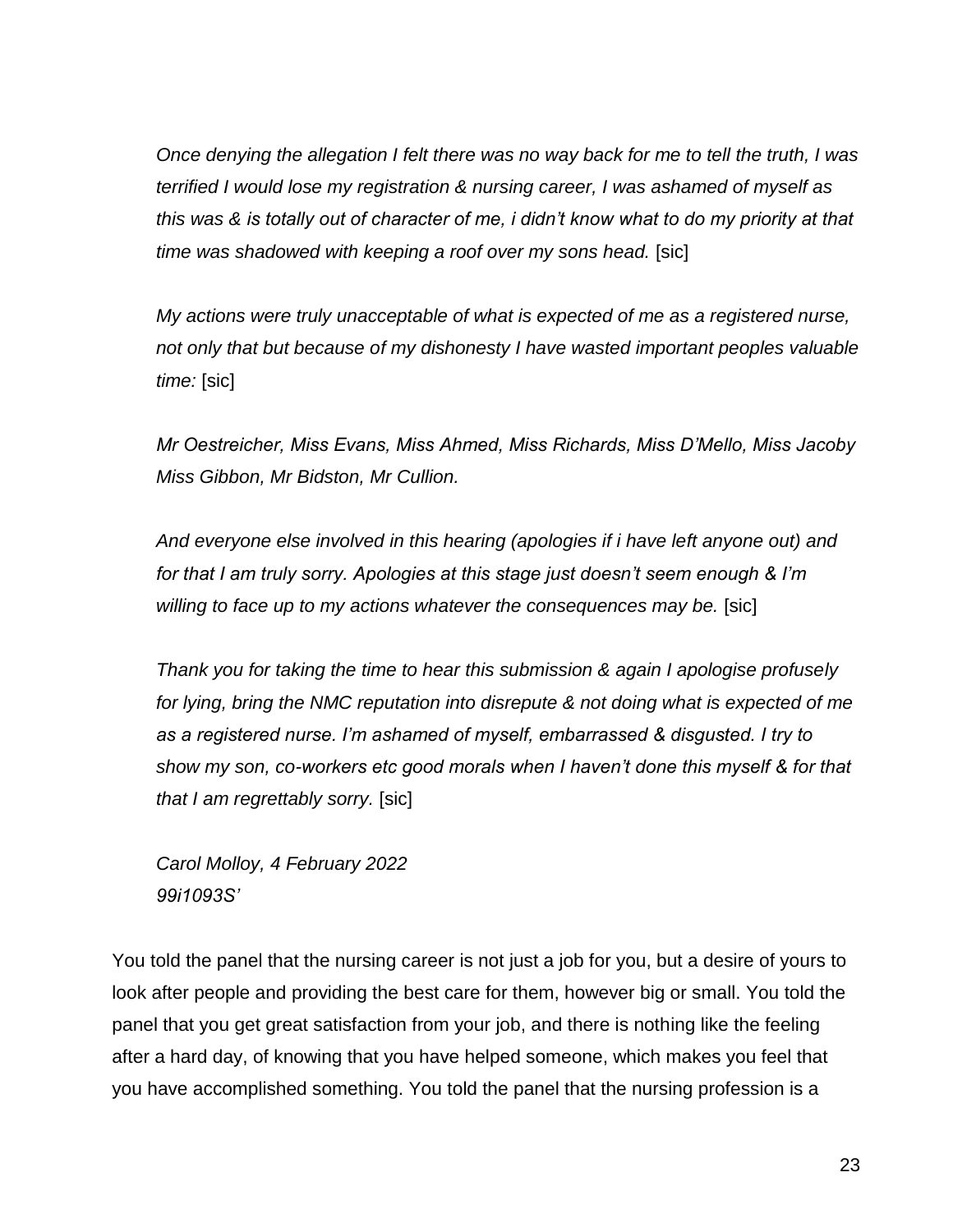family, and this profession is all that you know. You told the panel that you fought hard to keep your registration, even with two convictions for driving with excess alcohol, because you want to continue with nursing and that you had declared these at the time to the NMC. You told the panel that your desire to be a registered nurse is still very much present, and it had been a journey for you and your family. You told the panel that there have been highs and lows in your career, and to think that it may come to an end would be catastrophic for you.

In response to the panel's question about your state of mind at the time, you said that when you forged the letter and gave it to Avondale, you panicked and all you could think about was paying your bills and mortgage, what your son had gone through, and losing your home. You told the panel that you were terrified and not thinking straight. You told the panel that you came out of an abusive relationship at the time of your misconduct, and your anxiety levels were not great. You said that you were *'absolutely terrified'* of losing your career that you worked so hard for, and you did not want to lose that. You told the panel that what you have learnt from this experience was that honesty is key. You said that you have always been honest with all your affairs, even with your two convictions for driving with excess alcohol, you were upfront with the NMC and your employers. You told the panel that with this lie and forgery, you have put your career on the line because of the dishonesty. You told the panel that you are distraught about this, especially where honesty is expected by your regulator, your patients and the wider public.

When questioned by the panel as to why honesty is important to you, including in the eyes of the public and patients, you said that you are acting as an advocate and they need to be able to place their trust in you; that you show that you are committed to the profession, and you are a role model. You told the panel that you have the Code of Conduct and standards to keep you in line and that is what the public expects from you.

When questioned by the panel as to how each of the sanctions would affect you personally, you said that any sanction would affect you catastrophically. You told the panel that [PRIVATE] and that your *'reputation would be shattered'.* You told the panel that the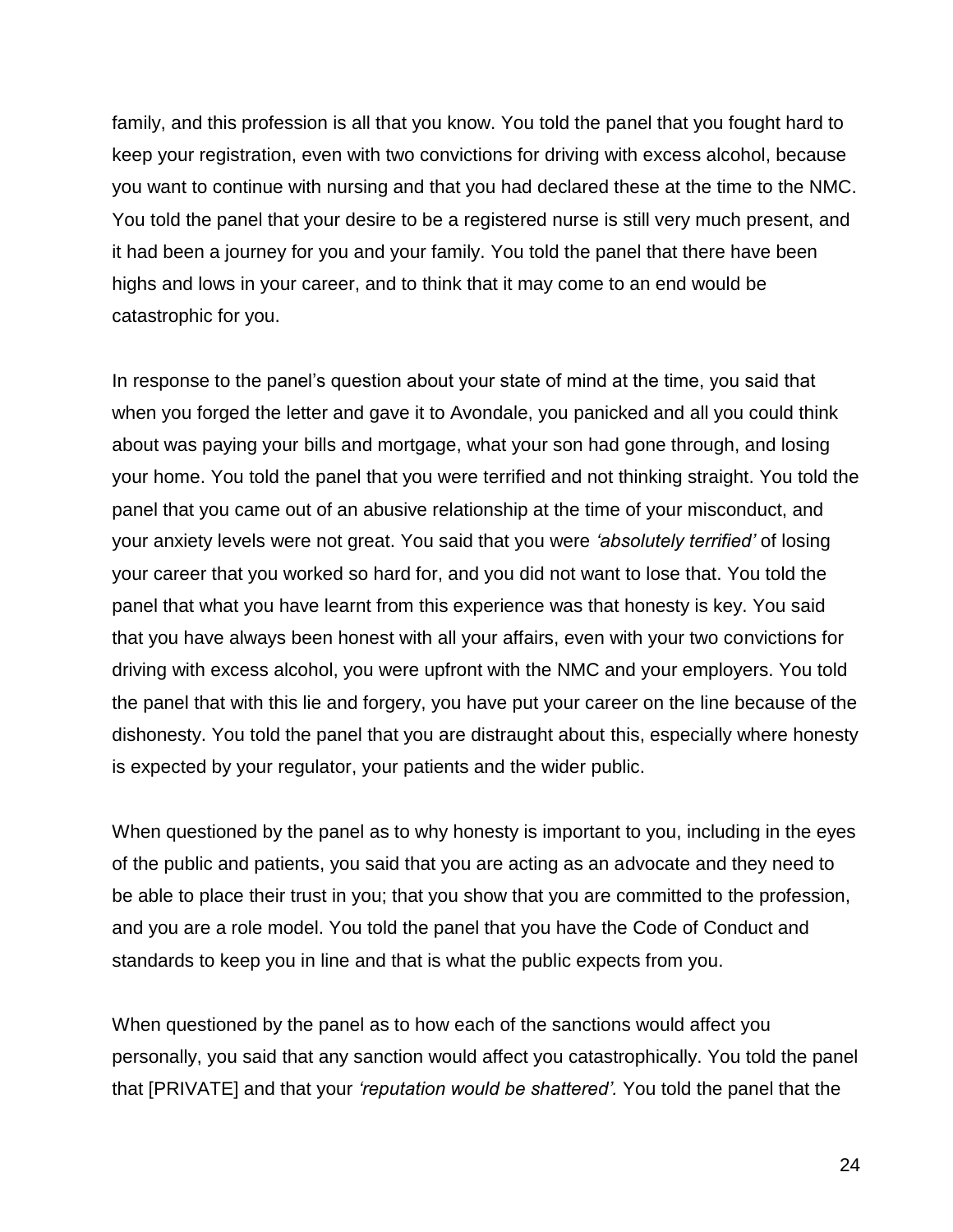thought of your nursing career coming to an end is catastrophic, but you acknowledge that you have done wrong, and you wish to face up to and accept whatever sanction will be given to you. You told the panel that you would be grateful for anything to continue nursing.

In response to the panel's question as to why you chose to admit to the charges at this sanction stage, you said that the panel had found you guilty of them and that you could not continue lying. You told the panel that the past few years had been torture as you had felt that you could not tell the truth. You said that at this stage, you are expecting to lose your registration and be removed from the register and felt that you had to put an end to this now.

In response to the panel's question as to why you continued to lie in the facts stage especially as you were under oath when giving your oral evidence, you said that you did not think and could not see a way out. You told the panel that you were terrified, and you panicked. You told the panel that your actions were dishonourable to the panel, to the NMC and to your representative. You told the panel that there is no excuse or justification for your conduct.

The panel referred you to your statement on 4 February 2022 which stated: *'When The priory kept asking me to provide proof from the NMC I did contact the NMC but hadn't heard anything back'* and had asked for you to explain it in more detail. You told the panel that you were not sure when your manager had asked for you to provide the evidence that the NMC were aware of your two convictions for driving with excess alcohol. You said that you did contact the NMC but that you did not hear anything back. You told the panel that your manager had contacted you again asking whether you heard anything from the NMC. You responded to him letting him know that you had not, to which he replied telling you that you needed to keep on top of it because it could take a long time. You told the panel that your manager had contacted you again via email and had told you that the Priory were not happy for you to continue with shifts until you provided evidence that the NMC were aware of your two convictions. You told the panel that at that point, your finances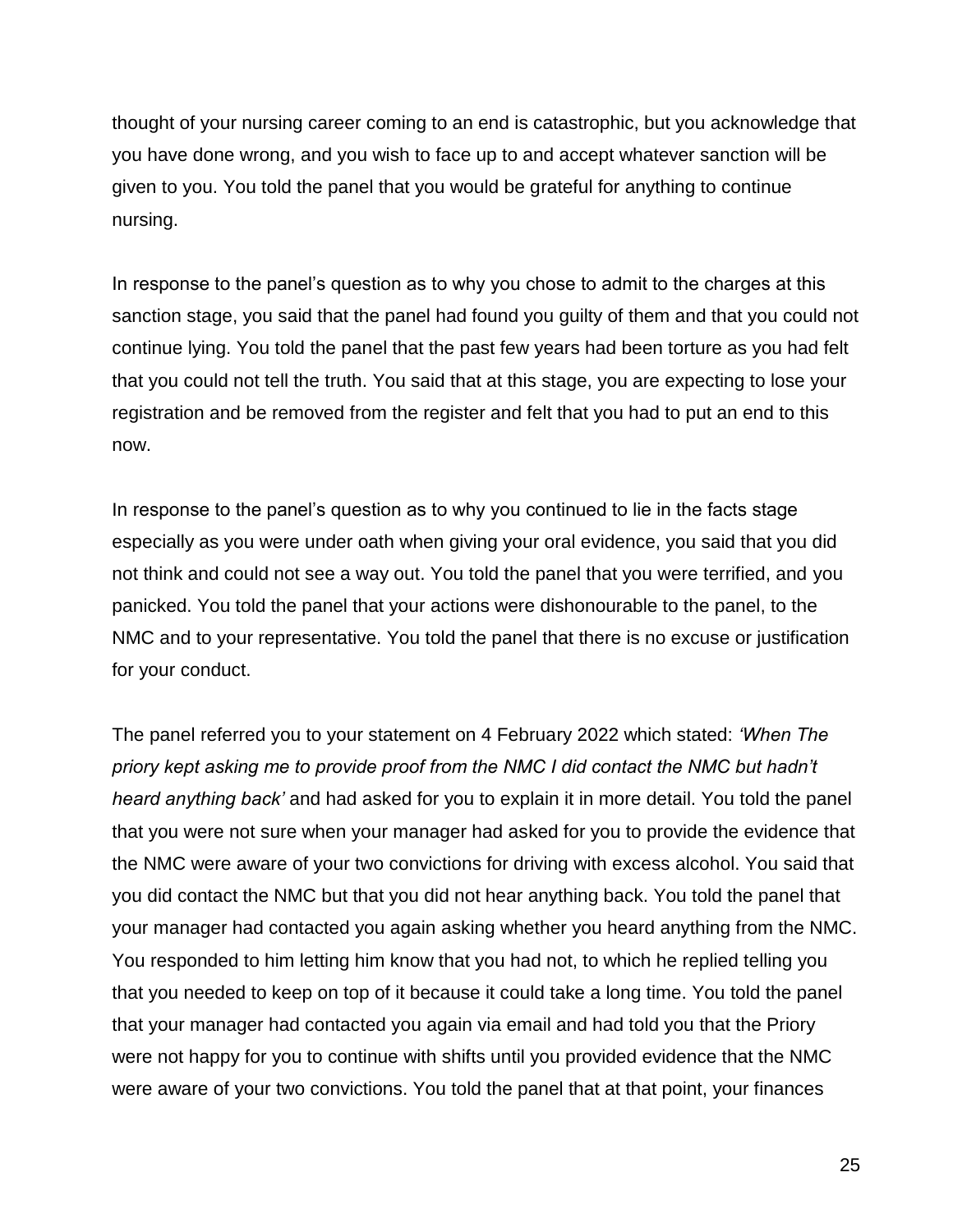were not great, and you were in despair, and you were worried about paying for your bills. You told the panel that this had clouded your judgement. You told the panel that your manager at the Priory had said that he would need to stop you from working until you had provided the evidence.

Ms Evans invited the panel to impose a six-month suspension order with a review. She submitted that this would be the only suitable sanction to address the regulatory concerns.

Ms Evans submitted that the aggravating factors in this case include: an informed member of the public would interpret your actions as unacceptable and that this case involved misconduct so serious that it would bring the profession into disrepute. She submitted that the mitigating factors include you had always disclosed the convictions to the NMC, and you had admitted to the allegations, at this late stage, and shown evidence of insight and remorse into your actions.

Ms Evans submitted that a caution order is used to address concerns at the lower end of the spectrum and, therefore, was not a suitable sanction in this case. She submitted that a conditions of practice order is usually put in to place to address specific concerns, which must be measurable, workable, and proportionate. She submitted that there are no conditions which could address your actions of providing the letter to Avondale purporting for it to come from the NMC.

Ms Evans submitted that a suspension order is the appropriate sanction where the misconduct is not fundamentally incompatible with continuing as a registered nurse in that the public protection and public interest can be satisfied by a less severe outcome than permanent removal from the register. She submitted that your attitude was of a concern as your case involves dishonest conduct. However, she submitted that there was no evidence of repetition of behaviour since the incident. She submitted that Witness 3 had attended the hearing, who is your current employer, and provided a positive employer's reference in regard to your role as a registered nurse within an agency providing bank staff. She informed the panel that there have been two more positive character references.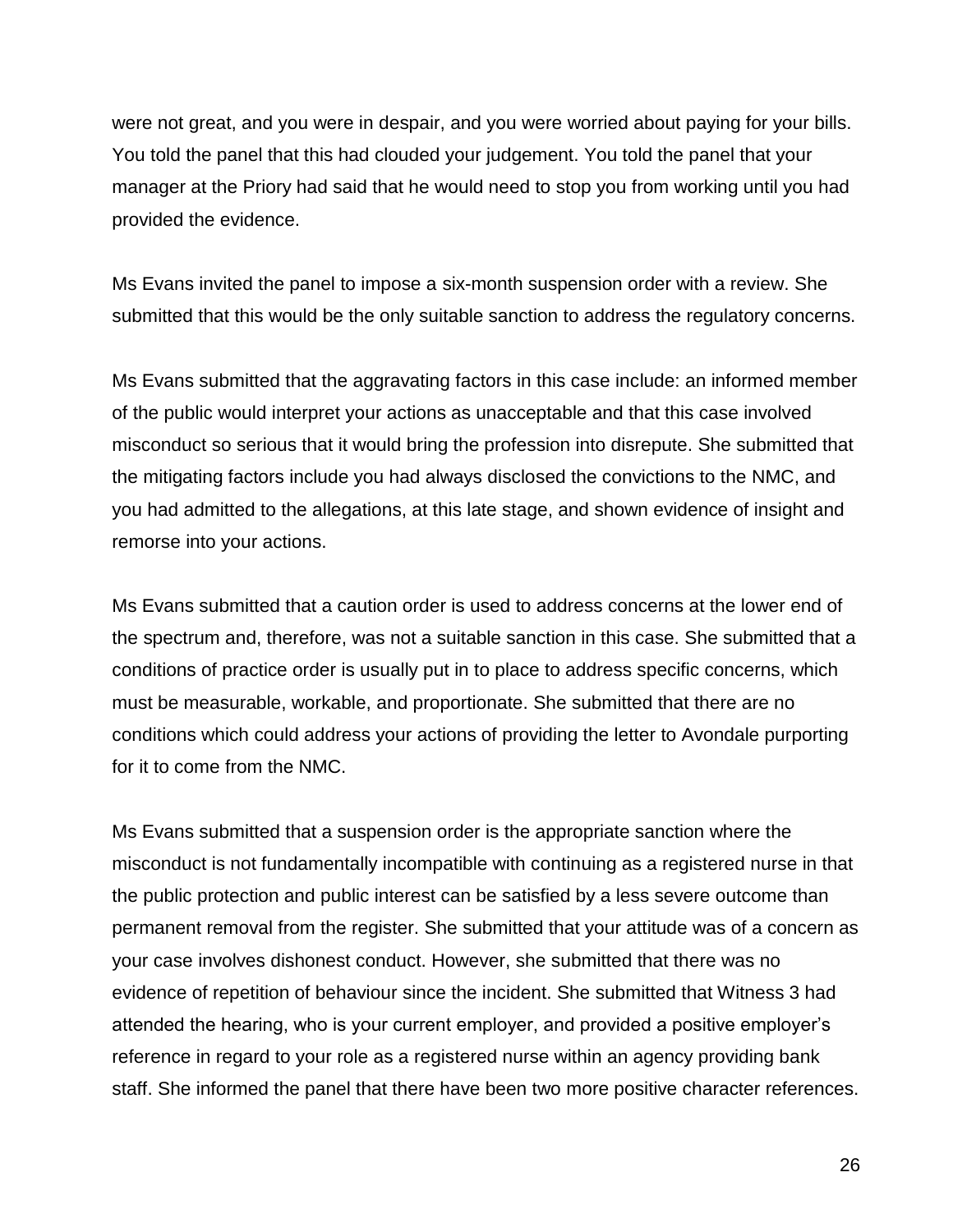Ms Evans submitted that providing a forged document to your employer purporting to come from the NMC was a breach of the level of professionalism expected of you as a registered nurse. She reminded the panel that you had previously disclosed to the NMC that you had two convictions for driving with excess alcohol. She submitted that you had now made admissions to the charge and that there is evidence of emerging insight in relation to the misconduct.

Ms Evans submitted that the public confidence in the profession and the NMC's role as an effective regulator would not be maintained if a six-month suspension order, with review was not imposed. She submitted that the serious nature of the misconduct found proved, which included dishonesty, warranted a six-month suspension order with a review.

In Mr Oestreicher's closing submissions he submitted that this was a tragic case in terms of the mischief behind the forgery as there was none intended. He submitted that this misconduct was used as a vehicle to inform your current employer of your two convictions, which you had previously told the NMC about. He told the panel that this was not a punitive process and is not a case where anything would be gained if the panel were to impose a sanction that was over severe and not objective with regards to your misconduct and your current impairment. He urged the panel to be proportionate and to avoid any collateral damage to your family. [PRIVATE].

Mr Oestreicher submitted that your misconduct did not involve patients, and therefore, there was no patient harm. He submitted that this is a public interest only case. He said that it was understandable that the NMC was asking for a six-month suspension order. He submitted, however, that there was a material change in the circumstances of the case at this late stage as you had now made admissions to the charges.

Mr Oestreicher invited the panel to impose a five-year caution order. He submitted that this would have an impact on you as this is a long period. However, if the panel were to impose a suspension order, then it should be for a period of three months rather than six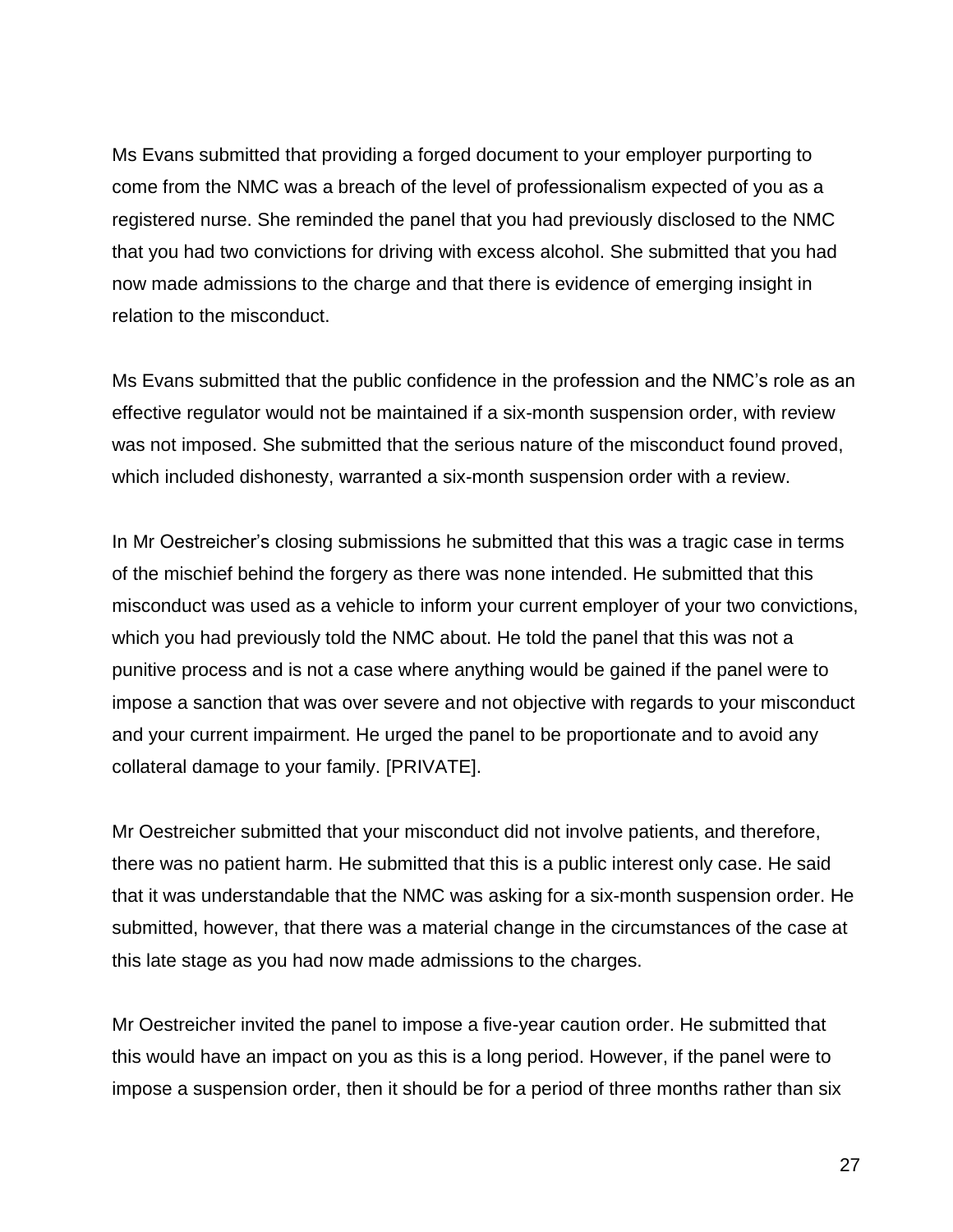months, as suggested by the NMC. He submitted that this was a long time for a nurse without an income. Mr Oestreicher further submitted that a strike off would be wholly disproportionate as the misconduct was in the less severe level of dishonesty.

Mr Oestreicher submitted that an order should be imposed with a review. This was because your insight was beginning to emerge and that the panel should be rest assured that you had taken lessons on board. He submitted that you have taken a more comprehensive reflection on the consequences. He further submitted that this would be the appropriate nature of the dishonest conduct.

Mr Oestreicher submitted that you are a good nurse, and that the public would be deprived of your nursing services if you were suspended for a long time or struck off. He submitted that if the panel were to impose a five-year caution order, '*the NMC would not have to waste more resources and trade union time in this case'*.

Mr Oestreicher submitted that *'this was the most stupid dishonesty which was totally unnecessary.* He submitted that the mitigating features were that this was a one-off incident and that there was no risk of harm to patients.

### **Decision and reasons on sanction**

Having found your fitness to practise currently impaired, the panel went on to consider what sanction, if any, it should impose in this case. The panel has borne in mind that any sanction imposed must be appropriate and proportionate. The panel has borne in mind that any sanction imposed must be appropriate and proportionate and, although not intended to be punitive in its effect, may have such consequences. The panel had careful regard to the SG. The decision on sanction is a matter for the panel independently exercising its own judgement.

The panel found the following aggravating feature: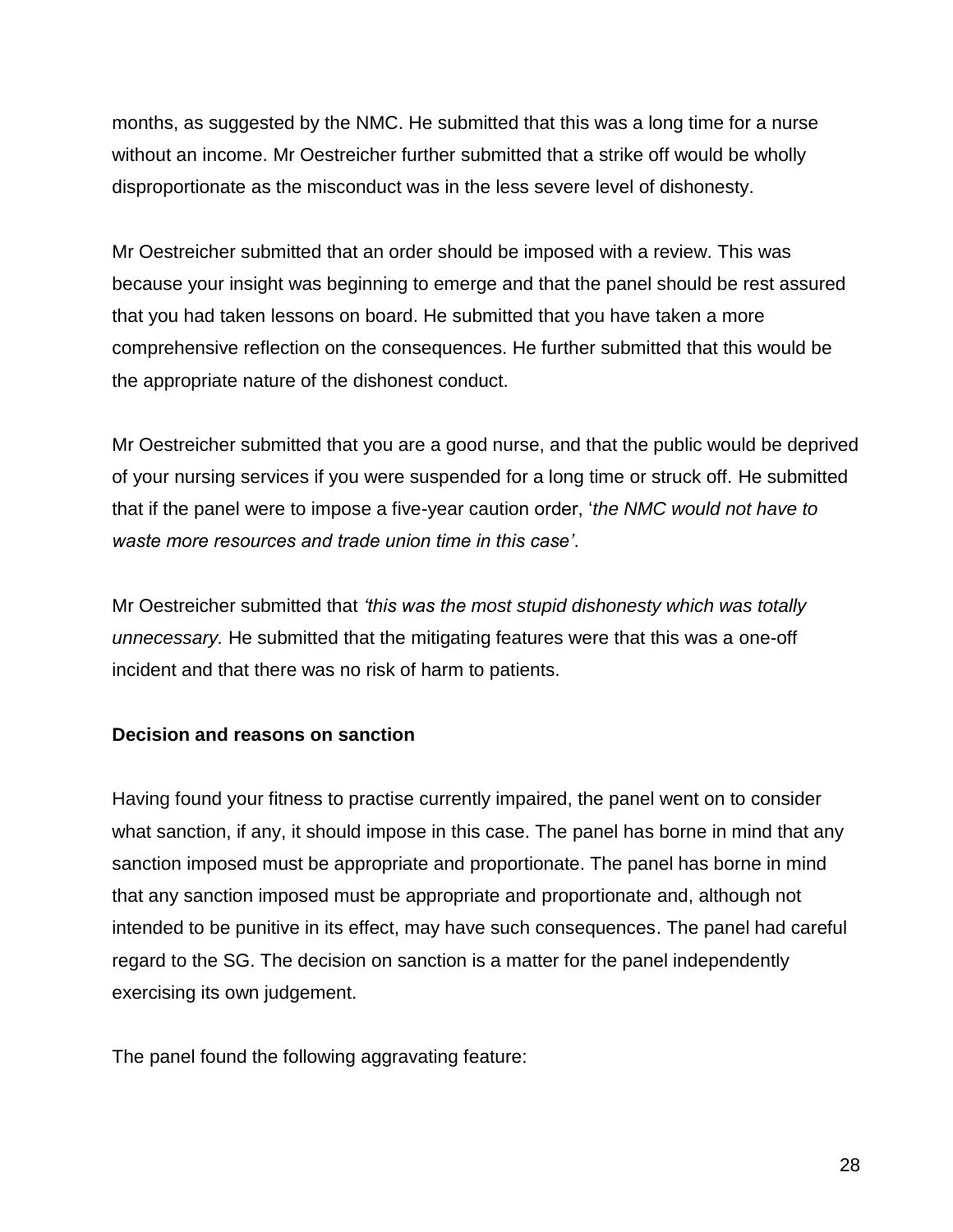You attempted to cover up your dishonest conduct over a lengthy period.

The panel took into account the following mitigating features:

- You made full and frank admissions at the sanction stage of the hearing;
- You apologised, showed remorse and you have shown insight into the impact of your misconduct on patients, colleagues, the public, the profession and your regulator;
- The forged document contained factually correct information about your two convictions of which the NMC was already aware; and
- Personal and financial hardship at the time of the misconduct.

The panel took into account your written statement and oral evidence under oath on 4 February 2022 when looking at mitigating features:

*'*[PRIVATE]*. When The priory kept asking me to provide proof from the NMC I did contact the NMC but hadn't heard anything back. The manager of Avondale had informed myself that until I provided it I wouldn't be able to work any shifts.*  [PRIVATE]*.'* [sic]

Whilst the panel was concerned that you had lied under oath, it considered that it took a lot of courage for you to admit your dishonesty at this stage in proceedings. Furthermore, the panel noted that you acknowledged that you had been carrying this burden for some time and decided to take responsibility for your actions, albeit at a late stage. The panel considered the NMC's guidance on dishonesty, SAN-2. The panel determined that, at the time (2015 and 2018), you had disclosed to the NMC your two convictions for driving with excess alcohol and had received confirmation that the NMC deemed that these did not affect your fitness to practise. Mr 1, in oral evidence, had told the panel that you had disclosed these two convictions to your prospective employer in both your application form and during the interview process. The panel accepted that your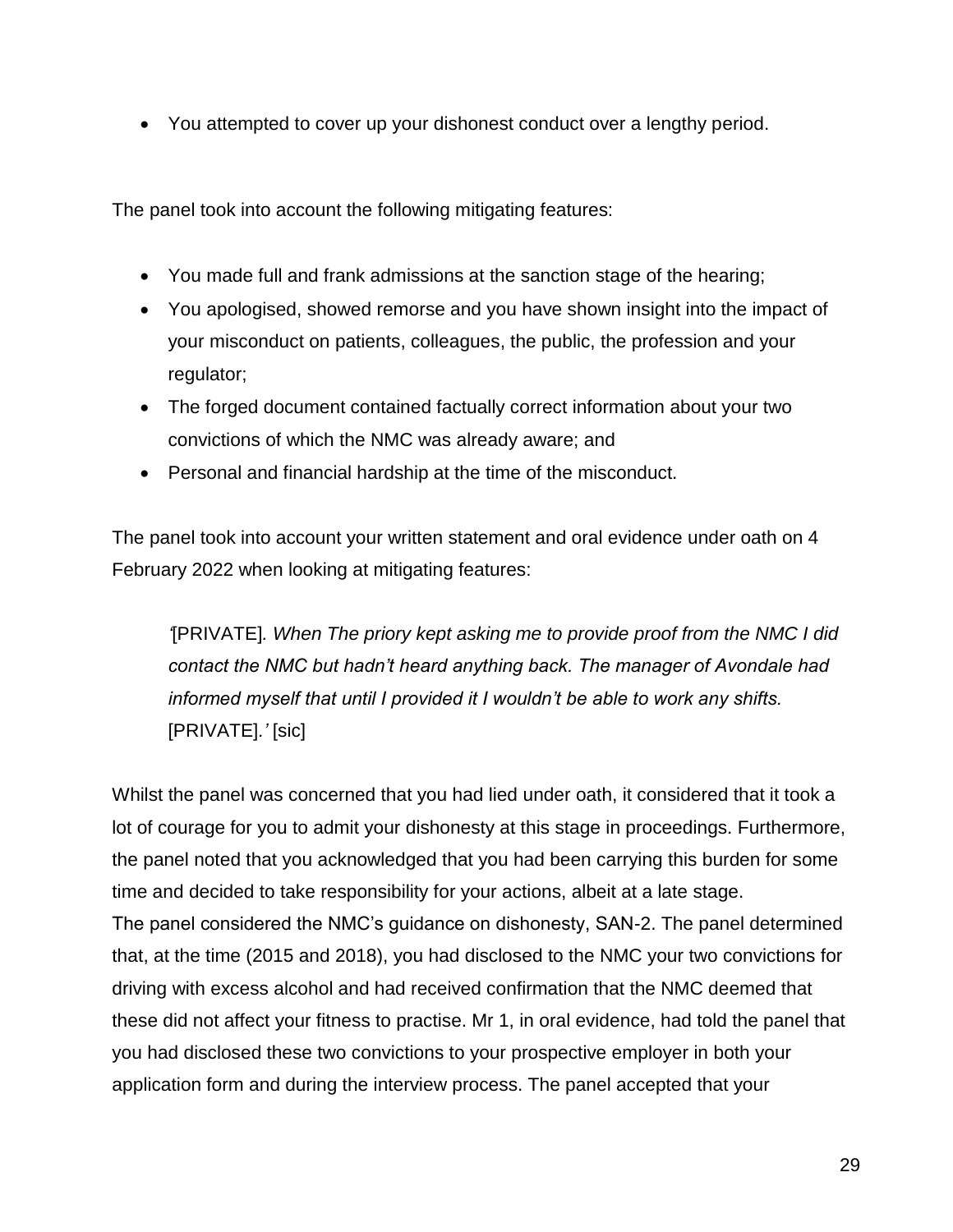misconduct took place in the context of difficult personal circumstances and that it occurred *'in a moment of panic'* when you attempted to reproduce the content of two letters that you had previously received from the NMC. Furthermore, the panel noted that this occurred in circumstances where you had already requested copies of the letters from the NMC, and your requests had not been dealt with immediately. In his oral evidence, Mr 1 had described to the panel your 'zealous' efforts to try and obtain the information from the NMC and that he had witnessed your attempts to do so. The panel noted that Mr 1 had informed you that, unless the NMC letters were produced promptly, you would be prevented from working further shifts. The panel noted that this loss of earnings would have placed you in a precarious financial and personal position. In the light of the foregoing, and in the context of an otherwise unblemished career with no previous disciplinary findings, the panel considered your dishonest conduct in providing your employer with a forged letter to be a one-off spontaneous incident, with no risk to patients and motivated by incidents in your private life.

The panel was of the view that the mitigating factors outweighed the aggravating factors in the particular circumstances of your case. [PRIVATE].

The panel noted that in your written statement on 4 February 2022, you had made full and frank admissions at the sanction stage and had expressed remorse and had apologised to the panel, your representative, the NMC case presenter, the Hearings Coordinator, the Case Coordinator and to the witnesses.

The panel was of the view that, notwithstanding the timing of your full and unequivocal admissions, you demonstrated good insight as you apologised and spoke about the impact your misconduct had on your employer, the public and the NMC as the regulator in your oral evidence on 4 February 2022 and what the public expected from you as a registered nurse. It found that you gave detailed answers to the panel's question as to why honesty was important and the impact on the public. It also noted that you had stated that you needed to be a role model and that the public would expect you to be an honest nurse.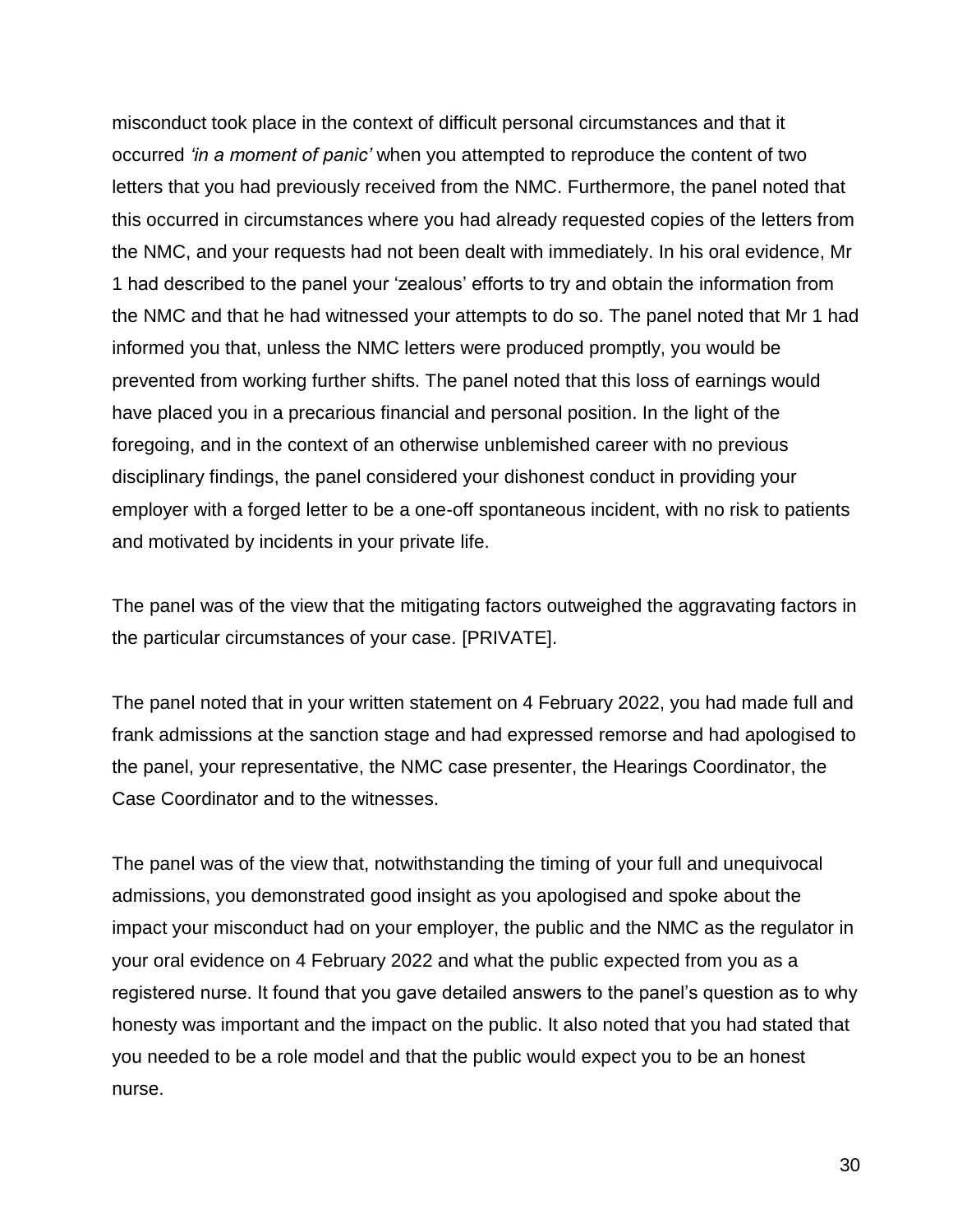The panel first considered whether to take no action but concluded that this would be inappropriate in view of the seriousness of the case. The panel decided that it would be neither proportionate nor in the public interest to take no further action.

It then considered the imposition of a caution order but again determined that, due to the seriousness of the case, an order that does not restrict your practice would not be appropriate in the circumstances. The SG states that a caution order may be appropriate where '*the case is at the lower end of the spectrum of impaired fitness to practise and the panel wishes to mark that the behaviour was unacceptable and must not happen again.'* The panel considered that, while it had determined that your misconduct was at the lower end of the spectrum of dishonesty, dishonesty is always considered to be serious misconduct and, in the panel's view, a caution order would not satisfy the public interest. The panel decided that it would be neither proportionate nor in the public interest to impose a caution order.

The panel next considered whether placing conditions of practice on your registration would be a sufficient and appropriate response. The panel is mindful that any conditions imposed must be proportionate, measurable and workable. The panel took into account the SG, in particular:

- *No evidence of harmful deep-seated personality or attitudinal problems;*
- *No evidence of general incompetence;*

The panel is of the view that there are no practical or workable conditions that could be formulated, given the nature of the charges in this case. The panel accepted that there are no concerns regarding your clinical practice, work ethic, or patient care. It determined that the misconduct identified which included dishonesty in this case was not something that can be addressed through conditions. Furthermore, the panel concluded that the placing of conditions on your registration would not adequately satisfy the public interest ground.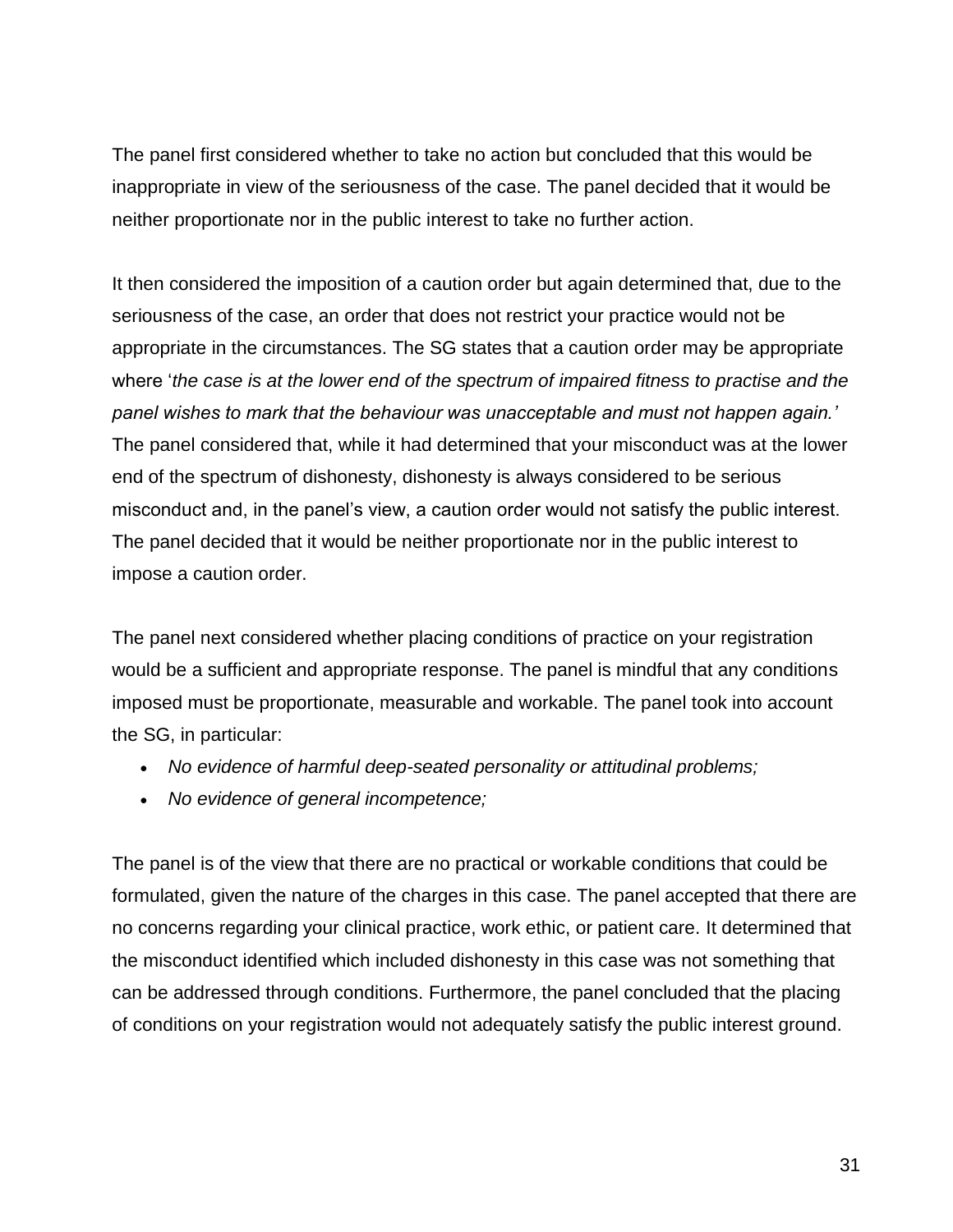The panel then went on to consider whether a suspension order would be an appropriate sanction. The SG states that suspension order may be appropriate where some of the following factors are apparent:

- *A single instance of misconduct but where a lesser sanction is not sufficient;*
- *No evidence of harmful deep-seated personality or attitudinal problems;*
- *No evidence of repetition of behaviour since the incident; and*
- *The Committee is satisfied that the nurse or midwife has insight and does not pose a significant risk of repeating behaviour;*

The panel determined that this was a single incident of misconduct with no evidence of deep-seated attitudinal problems; indeed, the misconduct was 'out of character' for a nurse who was described as honest by her current employer. The panel also found that there has been no evidence of repetition of behaviour and considers that you have demonstrated good insight and remorse and do not pose a significant risk of repeating behaviour.

The panel also took into account the very positive testimonials from your previous and current employers attesting to your nursing skills and customer care.

In Mr 1's witness statement, he said:

*' … She started on probation around mid to late November 2018, and her performance was OK. She performed as expected clinically and she was courteous, competent, and professional. There were never any issues with her clinical practise …'*

In Mr 1's oral evidence, he said: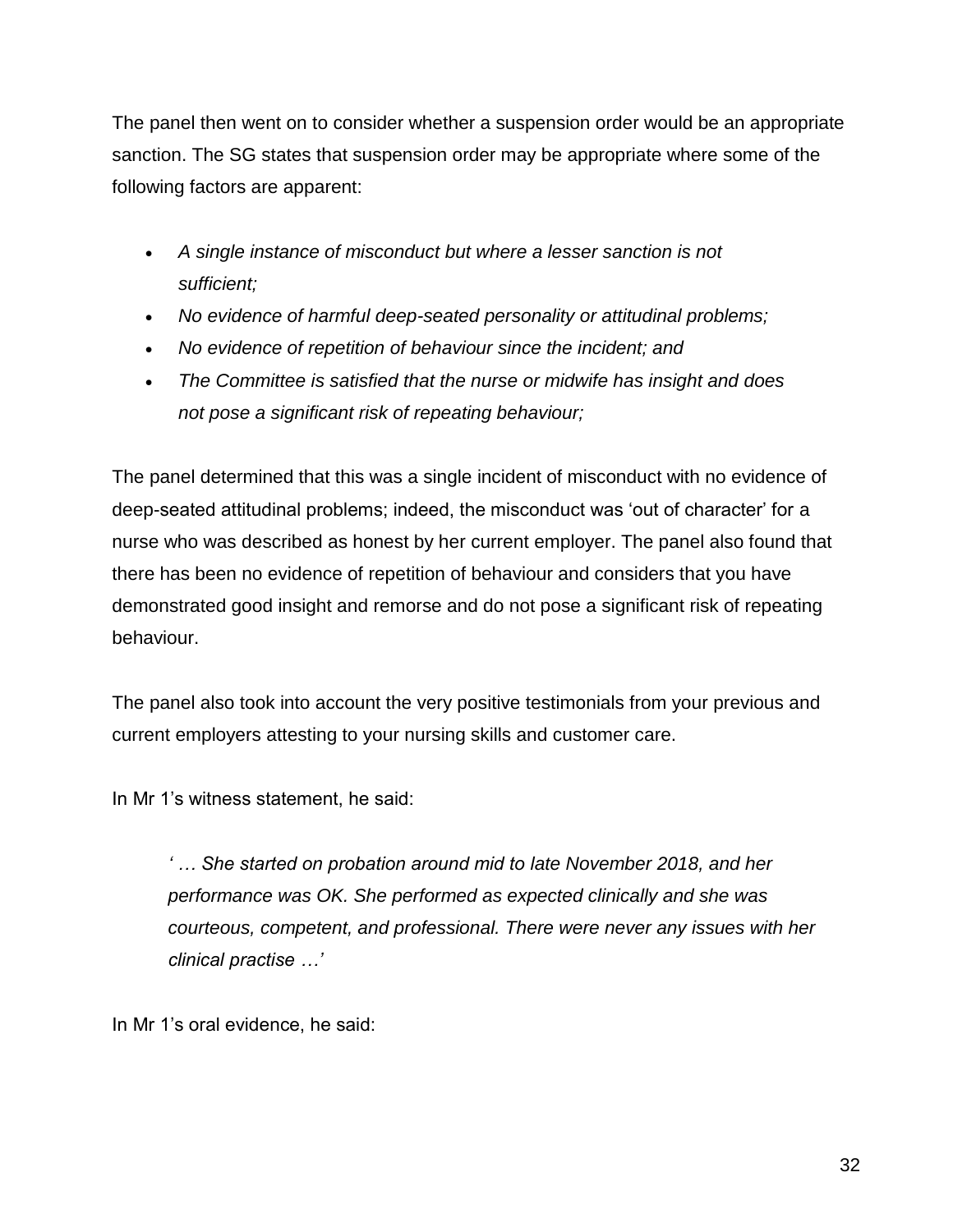*'… the staff were very positive about her; she was very professional, very efficient and very courteous to the residents and would certainly appear to be an excellent nurse …'*

In Mr 3's written character reference for the NMC proceedings, he said:

*'I can confirm throughout the employment of Carol Molloy that she has been reliable, trustworthy and an asset to our organisation. Carol has displayed great team work, timekeeping and her communication skills are impeccable. Anywhere in which Carol has worked, she has always been requested to return due to her vast knowledge and clinical capabilities. Carol has been employed and working with h1 Healthcare for 9 months and in that time has proven to be an honest and reliable nurse who we are grateful to have working and representing our organisation.*

*Carol is an essential team player and has demonstrated this throughout the pandemic, helping as and where she possibly can, pushing herself to ensure the safety and care of all patients within her care, is to an adequate standard. Regional Manager @ H1 Healthcare 17/01/2022'*

In Mr 3's oral evidence he stated:

*'… Carol is flexible to where she can work, so she does work within different Health Boards in Scotland. She can work within different clinical settings. Primarily it is more the acute side and, like I say in my statement, everywhere Carol has been or has worked there has always been a request for her to return, which, especially for agency nurses, is not always the case …*

*…*

*it was positive feedback that we received for Carol.*

*…*

*Carol's communication with myself, it has been impeccable. She is very honest. There is some so much I can say to obviously justify Carol's work ethic and*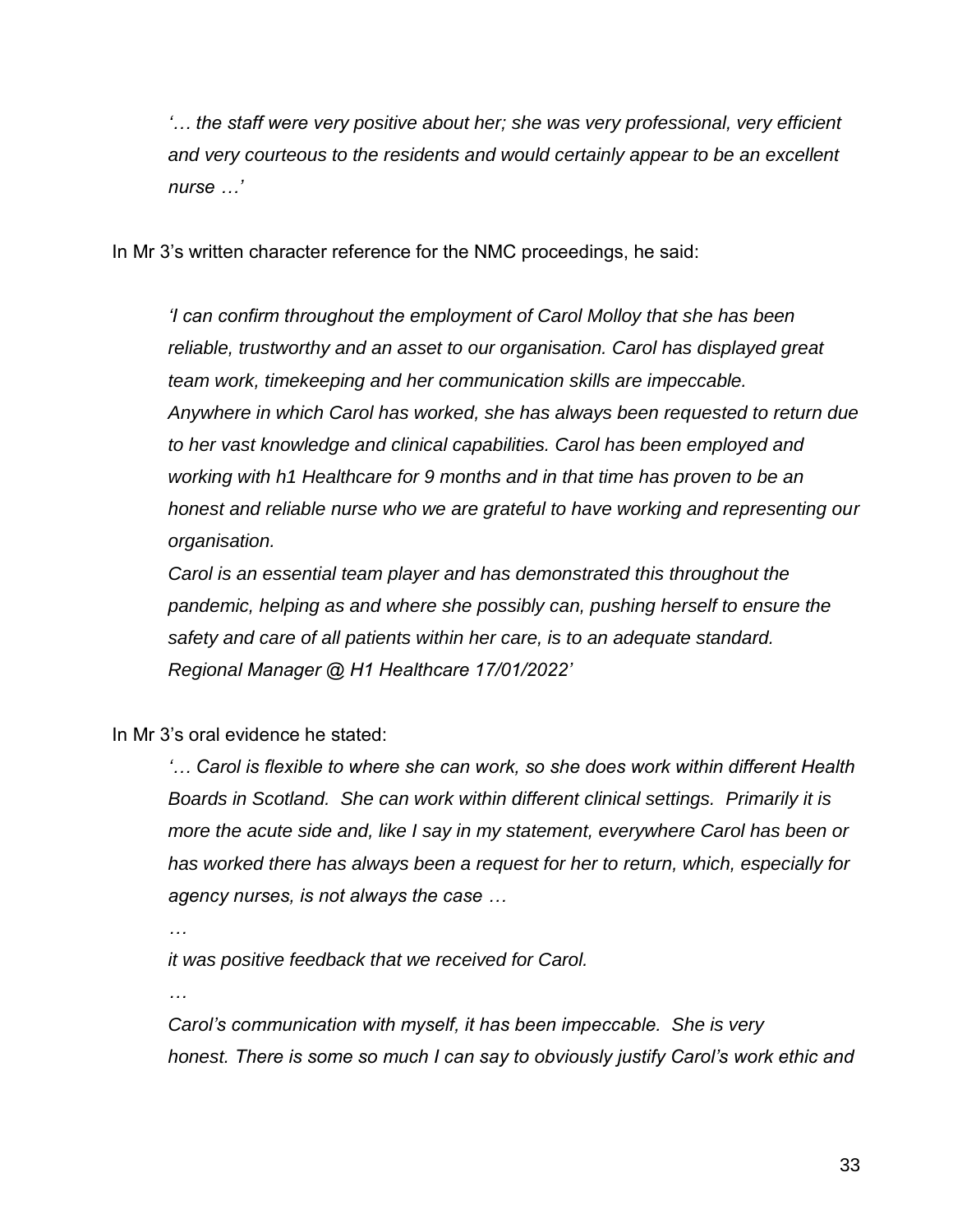*herself as a person. Carol has been amazing to work with. She has been fantastic, she really has.* [sic]

*…*

*Carol is out in the field whereas I am office based, but that is a prime example. She is very honest in that setting.* 

*…*

*the feedback we received for Carol was around her both work ethic. She has always been an effective team player and always contributed, especially the time of joining the agency; it was in the height of the pandemic so for a nurse to turn up on time and just roll her sleeves up and get to work was tough. So, again, the feedback was received was positive …'* [sic]

The panel considered the public interest in allowing an otherwise competent nurse to remain on the register. In the light of the foregoing, the panel was satisfied that in the particular circumstances of this case, your misconduct was not fundamentally incompatible with remaining on the register. The panel also considered whether a strikingoff order would be proportionate but, taking account of all the information before it, and of the mitigation provided, the panel concluded that such an order would be disproportionate. Whilst the panel acknowledges that a suspension order may have a punitive effect, it would be unduly punitive in your case to impose a striking-off order.

Balancing all of these factors the panel has concluded that a suspension order would be the appropriate and proportionate sanction. The panel noted the hardship such an order will inevitably cause you. However, this is outweighed by the public interest in this case.

The panel considered that this order is necessary to mark the importance of maintaining public confidence in the profession, and to send to the public and the profession a clear message about the standard of behaviour required of a registered nurse.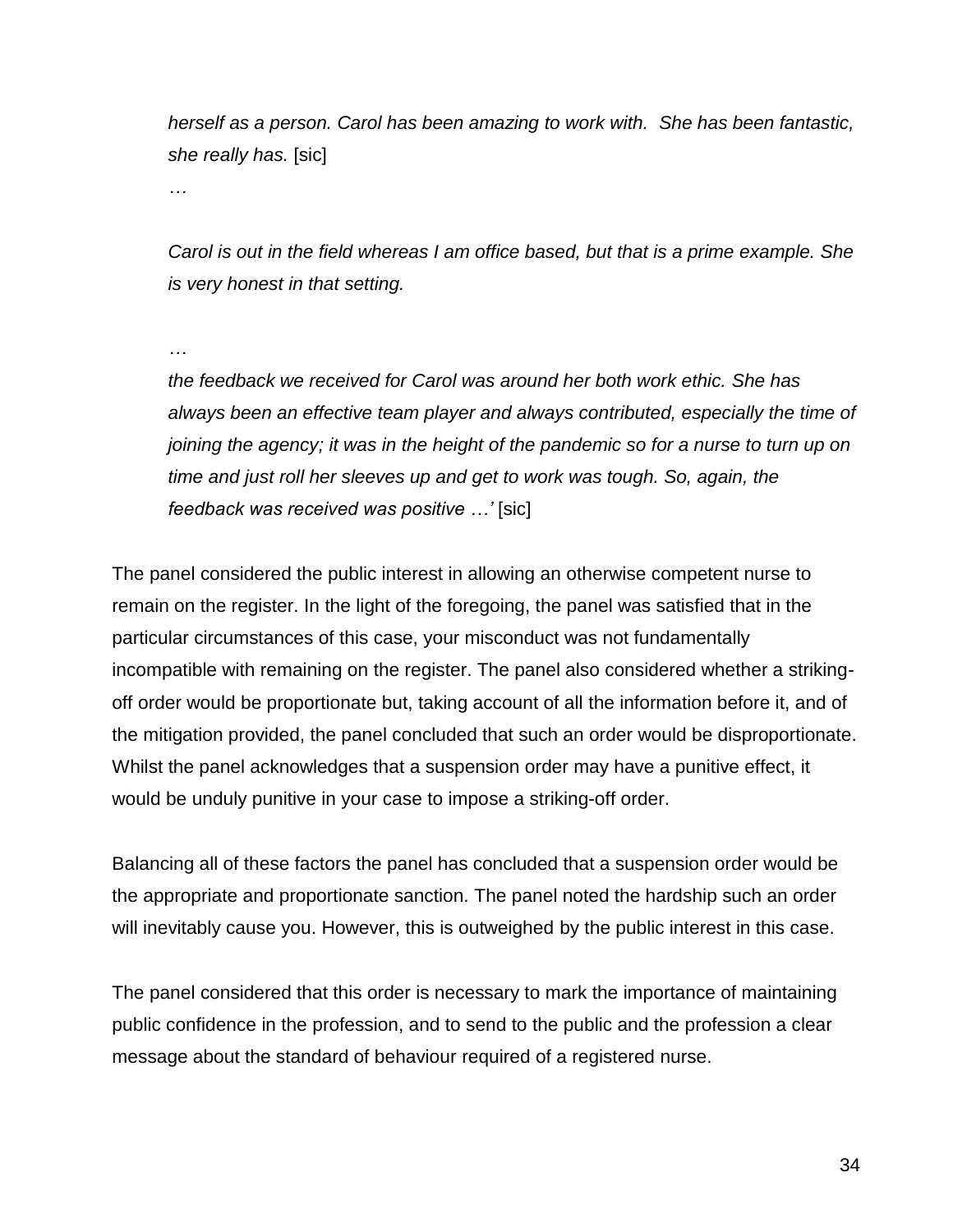The panel also took into account your personal, family and financial circumstances in the context of considering the length of the sanction on public interest grounds. The panel decided that a longer period of suspension would not be proportionate and would be unduly punitive. The panel determined that a suspension order for a period of three months with a review was appropriate in this case to mark the seriousness of the misconduct.

At the end of the period of suspension, another panel will review the order. At the review hearing the panel may revoke the order, or it may confirm the order, or it may replace the order with another order.

Any future panel reviewing this case would be assisted by:

- Your attendance at any future hearings;
- A current reflective piece regarding what you have learned since these proceedings and the impact of your misconduct on your employer(s), the nursing profession and the NMC as your regulator;
- Evidence of any steps undertaken to strengthen your practice, for example, any learning or training undertaken in relation to ethics and honesty in professional practice; and
- Evidence of testimonials from any work, whether it is paid or unpaid, attesting to your honesty in the workplace

This will be confirmed to you in writing.

### **Interim order**

As the suspension order cannot take effect until the end of the 28-day appeal period, the panel has considered whether an interim order is required in the specific circumstances of this case. It may only make an interim order if it is satisfied that it is necessary for the protection of the public, is otherwise in the public interest or in your own interest until the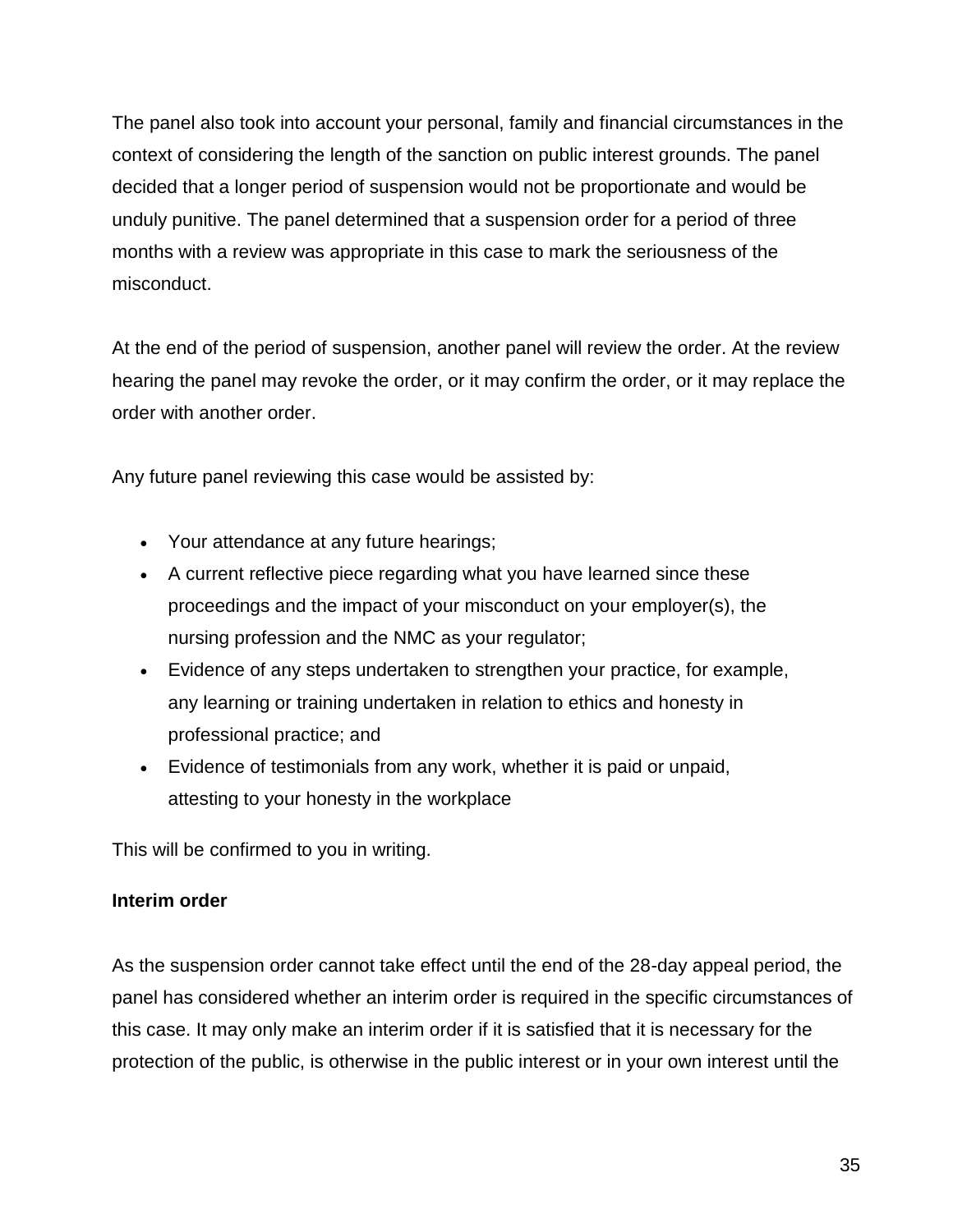suspension sanction takes effect. The panel heard and accepted the advice of the legal assessor.

#### **Submissions on interim order**

The panel took account of the submissions made by Mr Smalley. He invited the panel to impose an interim suspension order on public interest grounds to cover the 28-day appeal period and any period of appeal. He submitted that this interim order would be consistent with the sanction requiring a review at the end of those 3 months.

Mr Oestricher opposed the application. He submitted that this would affect you adversely as the suspension order would be for a period of four months and hence would have a punitive effect on you. He submitted that your case is not a public protection issue and that you are not a danger or a risk to the public.

Mr Oestricher submitted that the panel did not impose an interim order after the impairment stage in February 2022 when the case was adjourned and that you had been safely practising as a registered nurse. Further, 28 days would give your employer sufficient notice of your suspension for a period of three months and afford them the time to make alternative arrangements.

[PRIVATE] He submitted that because of the order, you would not be able to practise as a nurse and would need to seek work as a Healthcare support worker. [PRIVATE]. He submitted that it was reasonable for you to have that 28 day 'grace' period as you are not a risk to the public.

Mr Oestricher submitted that extending the suspension order to 4 months is not necessary to satisfy the public interest ground.

### **Decision and reasons on interim order**